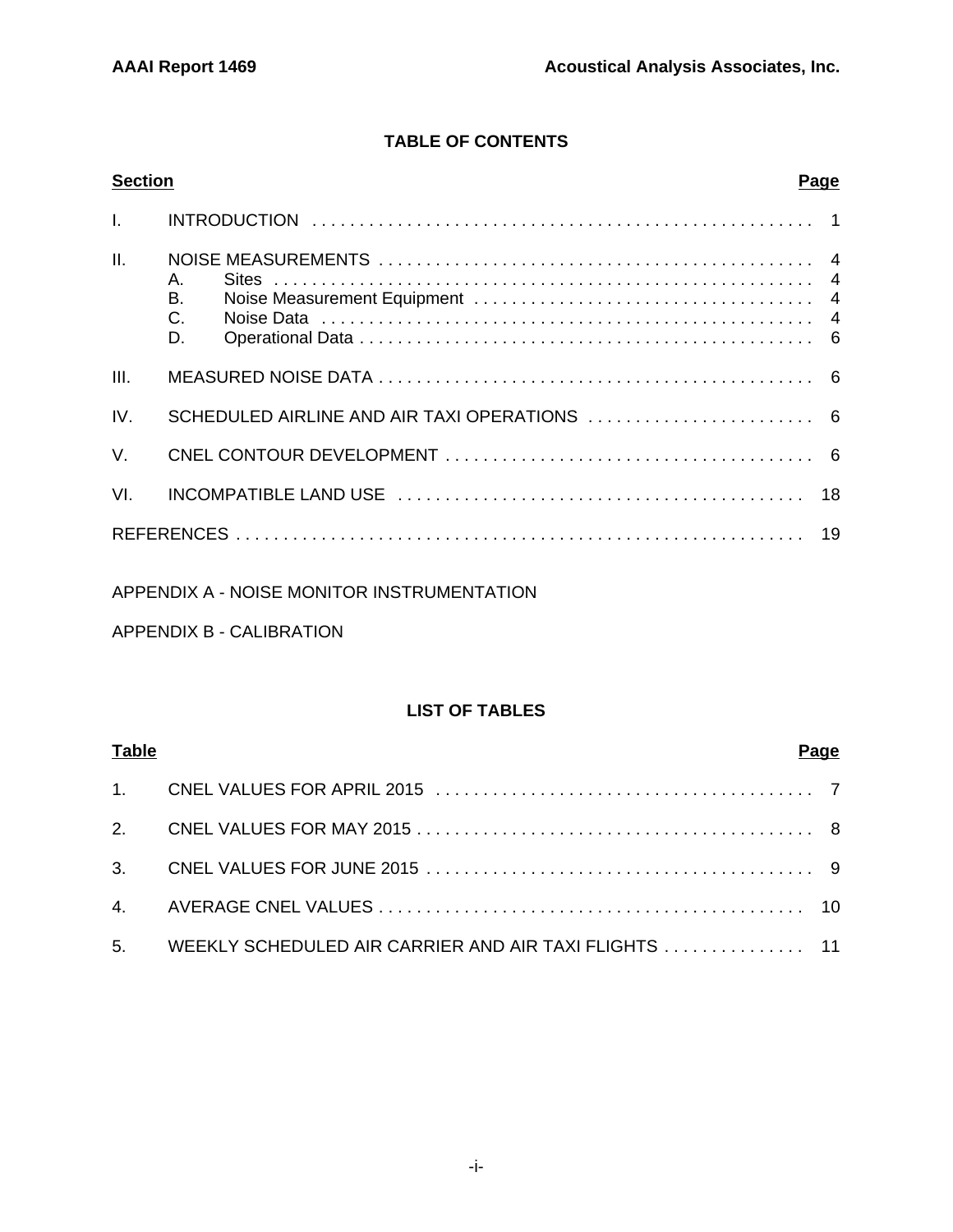# **LIST OF FIGURES**

| <b>Figure</b> |                                                                 | Page |
|---------------|-----------------------------------------------------------------|------|
|               | 1. CNEL 70 CONTOUR FOR BOB HOPE AIRPORT - SECOND QUARTER 2015 2 |      |
|               | 2. CNEL 65 CONTOUR FOR BOB HOPE AIRPORT - SECOND QUARTER 2015 3 |      |
|               |                                                                 |      |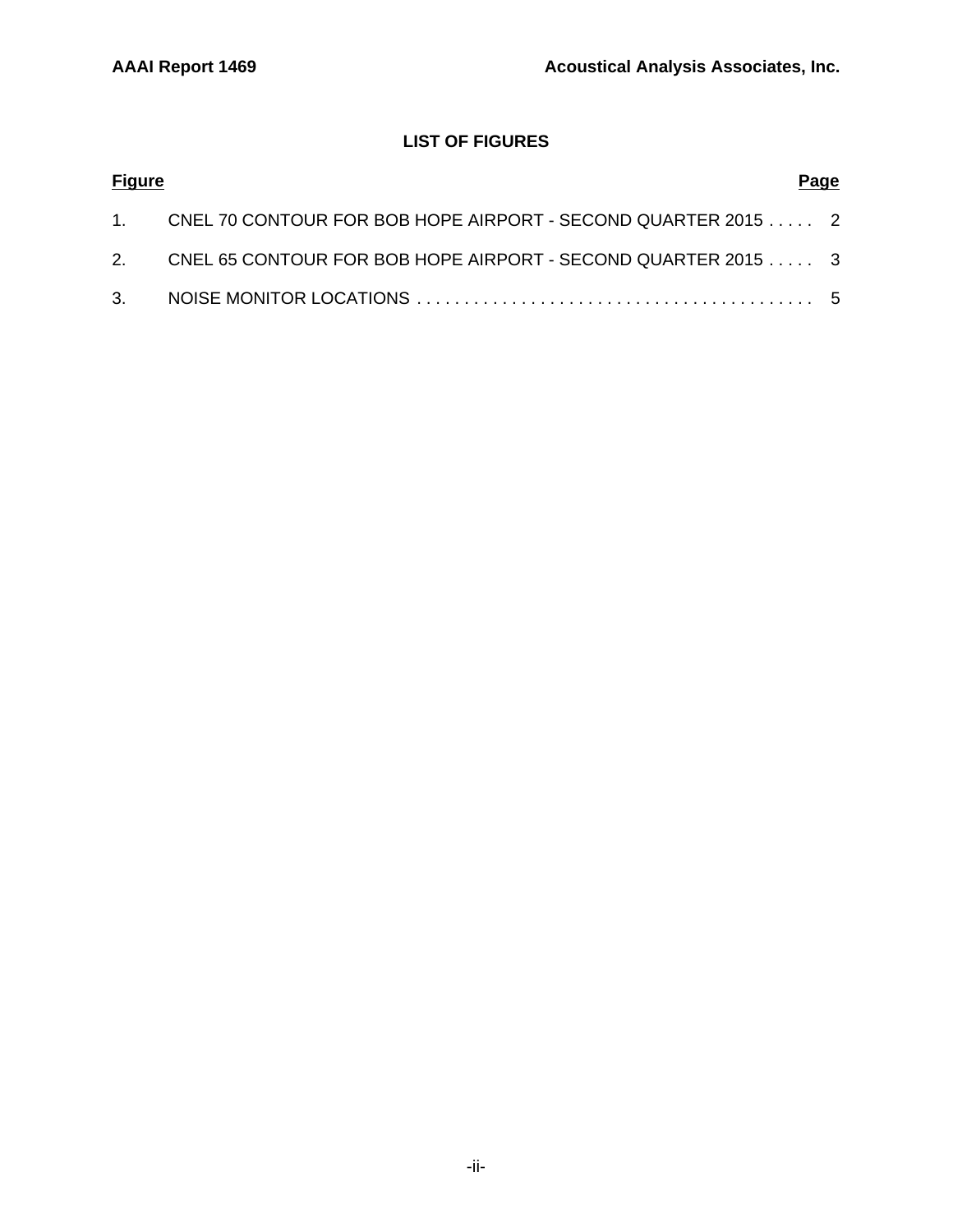# **QUARTERLY NOISE MONITORING AT BOB HOPE AIRPORT SECOND QUARTER 2015**

## **I. INTRODUCTION**

In compliance with the California Noise Standards (Reference 1) and the current variance from certain provisions of the Standards (Reference 2), the operator of the Bob Hope Airport is required to perform noise monitoring in the vicinity of the airport for the purpose of establishing a noise impact boundary. The Noise Standards currently specify a community noise equivalent level (CNEL) of 65 dB for the noise impact boundary<sup>1</sup>. The airport is required to provide, each quarter, an updated annual noise impact contour based on measurement data over the four preceding quarters.

A permanent noise monitoring system became operational in April 1980 and, with brief interruption for system expansion, maintenance, and program changes, has been operational since that time. Of the original nine noise monitor sites, eight have remained unchanged since 1980. The monitor at site 8 was removed in 1997 and replaced by a monitor at site 18. Two sites were added east of the airport in late 1980. Four sites were added south of the airport in January 1986 in response to the requirement to determine the 65 dB contour. Three more locations were added in February 1997. Two of these, identified as 16 and 17, are south of the airport, and one, 18, is to the west. These locations were added to permit monitoring closer to the 65 dB contour. The noise monitoring computer at the airport was replaced in August 1995.

The Bob Hope Airport Noise Monitoring System was modernized and augmented in late December 2012 by replacing the noise and flight track matching software, the noise monitoring hardware, and by adding sites 19, 20, 21, and 22 to allow closer monitoring to the current 65 dB CNEL contour. The old site 17 was removed as redundant with site 15, so the updated noise monitoring system contains 20 permanent microphone locations.

This report describes the data acquired by the monitoring system during the second quarter of 2015. Noise impact boundaries for 65 dB and 70 dB are shown based on these measurements and measurements obtained during the third, and fourth quarter 2014 and first quarter 2015

 <sup>1</sup> Prior to January 1, 1986, a CNEL of 70 dB defined the noise impact boundary.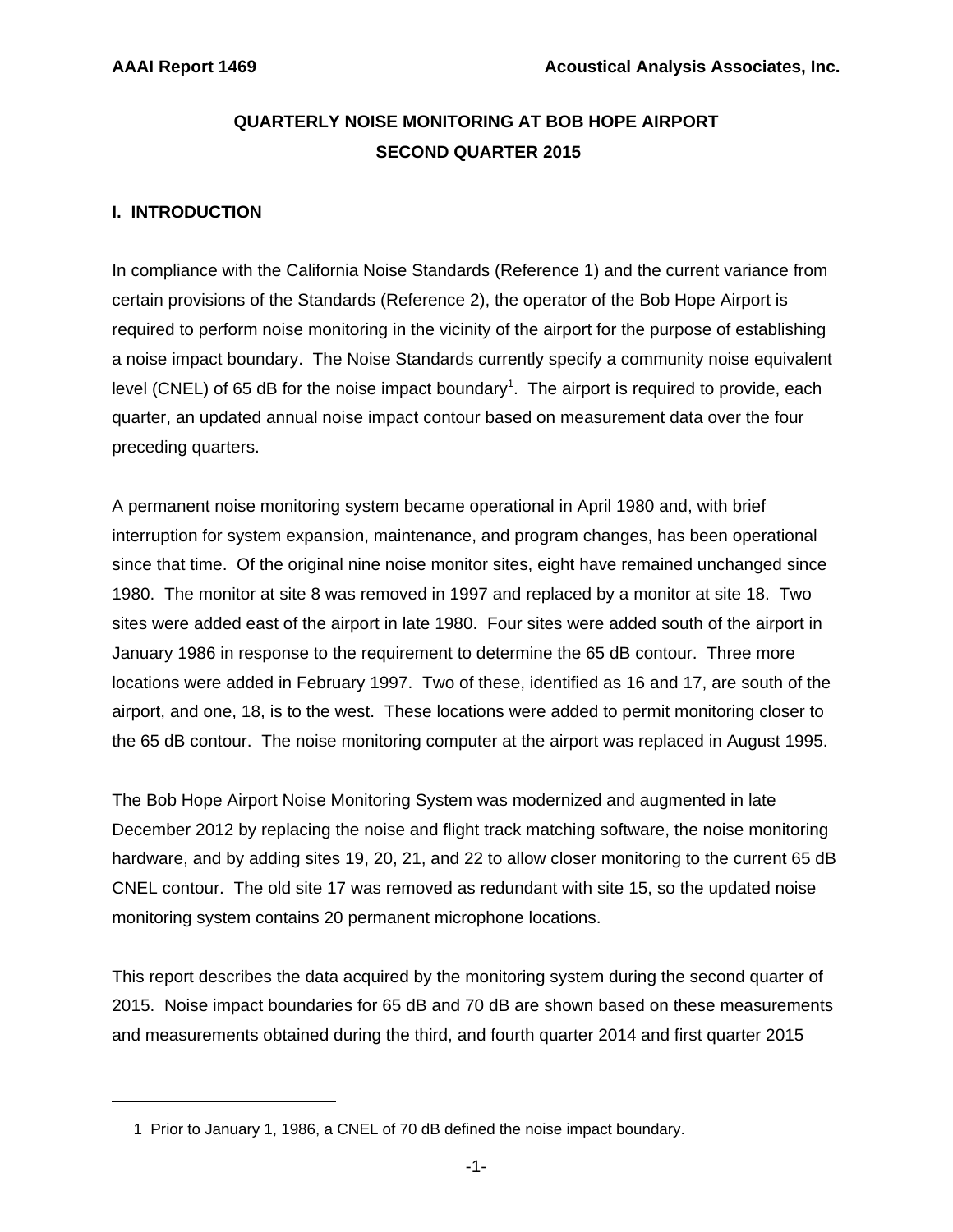reported in References 3, 4 and 5. Figure 1 shows the 70 dB contour and Figure 2 shows the 65 dB contour, based on the measured noise data.

## **II. NOISE MEASUREMENTS**

## **A. Sites**

Aircraft noise levels were monitored at 15 locations prior to February, 1997. Two sites were added in February 1997, and equipment at one site west of the airport was moved to a new location. In July 2003, the monitor station at site 9 was moved 105 feet further west to accommodate new construction at the Fire Station. In December 2012, four new monitor sites were added and one existing site removed as redundant, leaving a total of twenty noise monitoring locations. The noise monitor sites are shown in Figure 3.

## **B. Noise Measurement Equipment**

Each of the microphone locations uses an identical set of equipment connected to a central control unit. The noise level at each site is stored locally and transmitted by broad band connection to the central site once per 24-hour period. The automated noise and flight track monitoring software processes the data to produce (among other measures) the CNEL at each site. Appendix A provides a brief description of the system.

## **C. Noise Data**

During this quarter, there were occasional power interruptions and monitor equipment failures, causing some loss of data. Tables 1, 2, and 3 show the aircraft CNEL measured at each monitoring site for each day of the quarter. The dashed lines indicate days for which a monitor was operating for less than 94% of the time. The data for these days was excluded from the averages.

-4-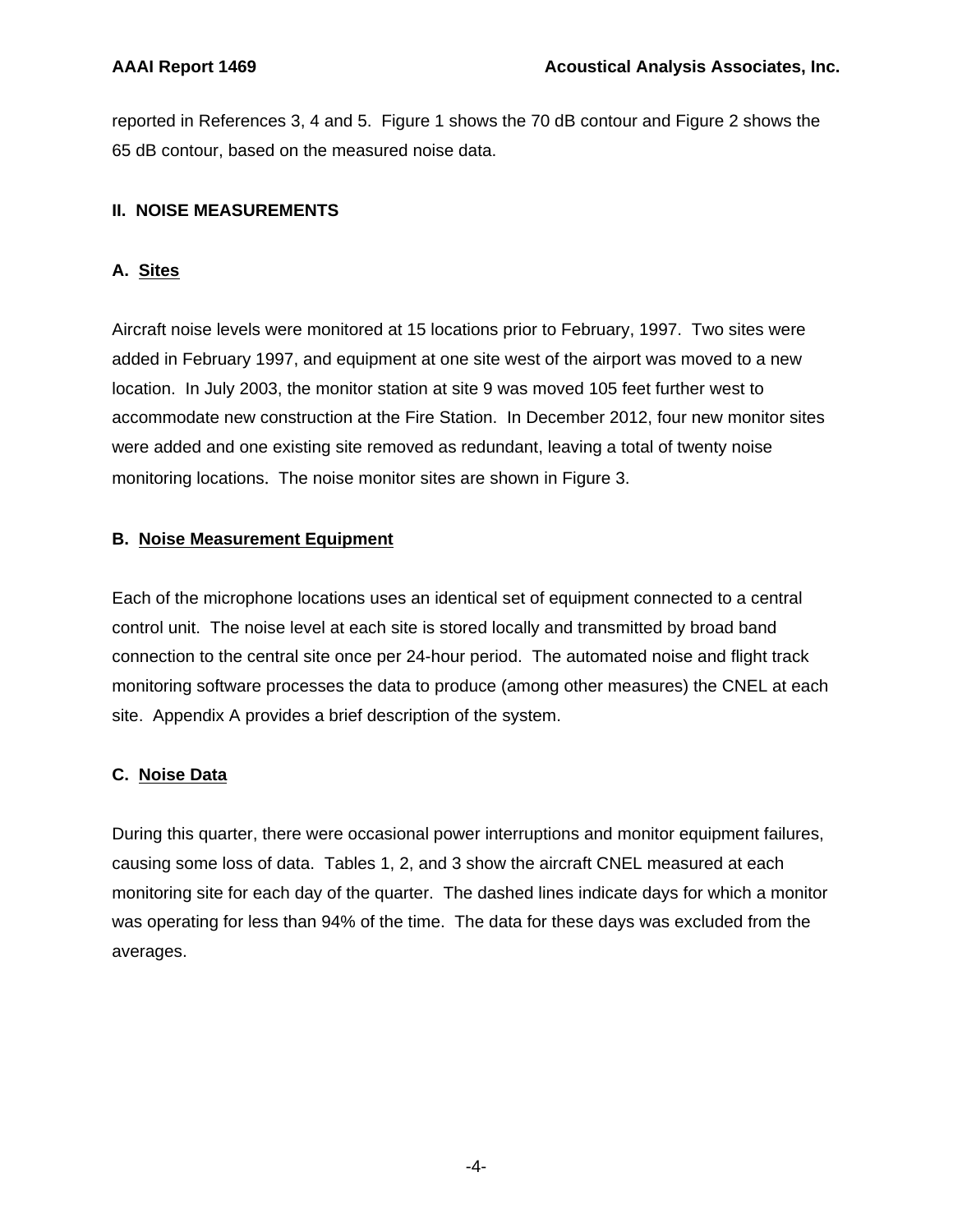## **D. Operational Data**

Departure and arrival schedules are provided by the airlines. In addition, operations of air carrier, general aviation and rotary-wing aircraft are determined from the airport's computerized flight tracking system.

## **III. MEASURED NOISE DATA**

Daily CNEL values for the noise monitoring system are listed in Tables 1, 2, and 3. Table 4 lists the average values for each quarter together with the annual average.

## **IV. SCHEDULED AIRLINE AND AIR TAXI OPERATIONS**

The scheduled air carrier and commuter operations for the quarter are shown in Table 5.

## **V. CNEL CONTOUR DEVELOPMENT**

The contours shown in Figures 1 and 2 are based upon computer-generated "master" contours which are adjusted to reflect the monitoring data. Beginning with the second quarter 2009, noise contours are developed using the master contours produced by Version 7.0 of the Integrated Noise Model (INM), a sophisticated aircraft noise modeling program developed for the Federal Aviation Administration. Inputs to the program consist of aircraft types and performance data, flight paths, numbers of operations, and day/evening/night distribution of flights. The program calculates CNEL values at equally spaced grid points and produces CNEL contour lines at 1 dB intervals. The annual average CNEL values at each site were marked at the appropriate locations on the contour map and the locations of the 65 and 70 dB CNEL contours were determined in the vicinity of each measuring point. These points were then joined following the general shape of the computed contours.

The master contours used in developing the contours for this quarter are based on operations for the 12-month period from January 1, 2014 through December 31, 2014. These replaced the previous master set of CNEL Contours which were based on operations for the 12-month period from July 2008 through June 2009.

-6-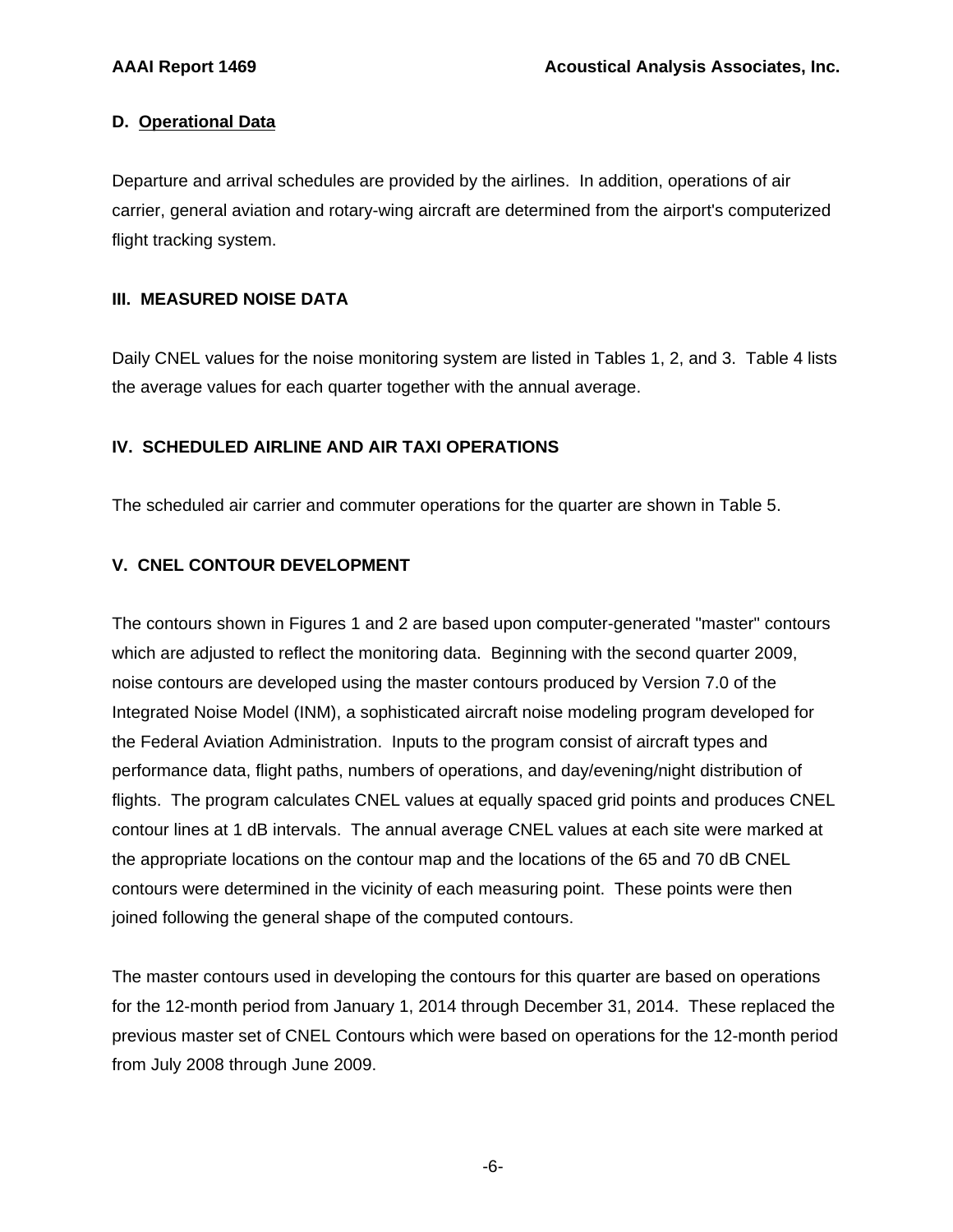## TABLE 1. CNEL VALUES FOR APRIL 2015

#### RMS NUMBER

| Date                                                                                                         | 2 | 3 | 4 | 5 | 6 | 7 | 9 | 10 | 11 | 12 | 13 | 14 | 15 | 16 | 18 | 19 | 20 | 21 | 22 |
|--------------------------------------------------------------------------------------------------------------|---|---|---|---|---|---|---|----|----|----|----|----|----|----|----|----|----|----|----|
|                                                                                                              |   |   |   |   |   |   |   |    |    |    |    |    |    |    |    |    |    |    |    |
| 04/01/15 63.2 60.2 61.1 57.9 56.3 53.2 54.3 62.2 55.4 54.5 55.8 59.9 57.7 60.2 61.9 61.4 64.0 65.6 67.3 60.5 |   |   |   |   |   |   |   |    |    |    |    |    |    |    |    |    |    |    |    |
| 04/02/15 62.6 60.7 61.6 57.9 56.5 52.7 55.3 62.7 55.6 55.9 54.7 58.8 58.6 60.2 63.0 61.9 63.4 66.1 67.6 60.8 |   |   |   |   |   |   |   |    |    |    |    |    |    |    |    |    |    |    |    |
| 04/03/15 59.4 58.5 59.5 51.5 55.7 52.1 55.3 60.7 52.2 54.5 54.2 54.9 55.9 57.4 60.8 60.2 60.4 64.2 65.3 60.0 |   |   |   |   |   |   |   |    |    |    |    |    |    |    |    |    |    |    |    |
| 04/04/15 55.9 53.0 53.2 51.9 51.2 47.7 47.9 57.6 46.6 48.6 48.7 52.7 49.8 53.2 54.6 57.0 56.1 58.7 60.1 54.4 |   |   |   |   |   |   |   |    |    |    |    |    |    |    |    |    |    |    |    |
| 04/05/15 61.0 59.8 60.3 53.6 54.9 50.7 56.6 61.0 52.0 50.2 53.3 57.6 57.0 59.7 61.4 60.2 61.9 64.9 65.8 61.6 |   |   |   |   |   |   |   |    |    |    |    |    |    |    |    |    |    |    |    |
| 04/06/15 61.1 58.1 59.1 53.9 57.6 54.3 61.4 60.8 52.8 54.6 52.7 58.6 55.6 59.3 59.8 60.9 62.1 63.5 65.1 73.7 |   |   |   |   |   |   |   |    |    |    |    |    |    |    |    |    |    |    |    |
| 04/07/15 65.7 64.6 64.7 61.2 61.7 52.5 54.7 62.1 52.3 50.4 59.5 60.5 62.0 61.7 67.4 61.8 66.1 69.8 70.8 59.5 |   |   |   |   |   |   |   |    |    |    |    |    |    |    |    |    |    |    |    |
| 04/08/15 61.1 58.5 60.1 59.0 60.2 61.5 58.6 60.8 53.5 53.3 54.2 56.5 56.6 57.8 62.7 60.4 61.6 64.7 66.6 63.6 |   |   |   |   |   |   |   |    |    |    |    |    |    |    |    |    |    |    |    |
| 04/09/15 60.7 58.9 59.2 53.4 55.3 46.7 52.6 62.8 53.9 54.9 54.1 57.6 56.2 58.3 60.5 62.4 61.6 64.1 65.5 57.7 |   |   |   |   |   |   |   |    |    |    |    |    |    |    |    |    |    |    |    |
| 04/10/15 61.6 59.0 60.1 53.8 56.3 53.8 54.1 62.1 54.6 57.2 55.1 57.8 56.6 59.3 60.9 61.6 62.2 64.4 66.1 59.1 |   |   |   |   |   |   |   |    |    |    |    |    |    |    |    |    |    |    |    |
| 04/11/15 57.3 55.0 56.4 51.2 54.5 48.1 53.3 58.0 50.8 48.8 49.6 54.8 52.3 56.0 57.2 57.7 58.5 60.7 62.3 58.3 |   |   |   |   |   |   |   |    |    |    |    |    |    |    |    |    |    |    |    |
| 04/12/15 61.6 59.4 60.9 58.1 56.6 47.1 51.2 60.8 51.7 50.1 55.7 58.2 56.5 60.2 61.3 60.7 62.9 64.7 66.3 56.8 |   |   |   |   |   |   |   |    |    |    |    |    |    |    |    |    |    |    |    |
| 04/13/15 61.2 59.1 59.9 57.6 54.7 52.2 55.0 61.3 52.6 55.8 52.9 58.6 56.5 60.1 60.9 60.7 62.9 64.6 66.3 58.5 |   |   |   |   |   |   |   |    |    |    |    |    |    |    |    |    |    |    |    |
| 04/14/15 60.6 58.9 60.3 58.2 55.9 55.8 54.7 60.7 53.0 54.0 53.4 57.1 57.0 58.3 63.2 60.9 61.9 64.5 65.8 60.0 |   |   |   |   |   |   |   |    |    |    |    |    |    |    |    |    |    |    |    |
| 04/15/15 61.4 58.6 59.5 57.3 57.8 57.3 54.6 60.9 56.1 51.4 54.8 58.1 55.8 59.0 60.7 60.6 61.9 64.4 65.8 62.3 |   |   |   |   |   |   |   |    |    |    |    |    |    |    |    |    |    |    |    |
| 04/16/15 60.1 57.1 57.6 55.6 54.4 50.6 50.0 61.0 51.7 50.5 54.1 57.1 54.4 56.9 59.1 60.6 60.6 62.9 64.4 58.0 |   |   |   |   |   |   |   |    |    |    |    |    |    |    |    |    |    |    |    |
| 04/17/15 58.4 57.6 58.9 54.8 57.0 57.7 59.3 59.6 52.1 54.5 51.7 54.0 55.9 56.0 61.0 59.0 58.9 63.0 63.9 63.5 |   |   |   |   |   |   |   |    |    |    |    |    |    |    |    |    |    |    |    |
| 04/18/15 57.5 55.1 55.4 55.6 58.5 49.9 52.1 58.5 48.5 47.1 50.8 54.9 51.9 56.3 56.3 60.4 59.1 60.7 62.0 58.3 |   |   |   |   |   |   |   |    |    |    |    |    |    |    |    |    |    |    |    |
| 04/19/15 61.9 60.3 62.5 58.3 54.2 50.9 51.0 59.8 53.7 52.1 54.2 57.4 60.4 58.1 65.8 59.2 62.1 67.2 68.8 57.8 |   |   |   |   |   |   |   |    |    |    |    |    |    |    |    |    |    |    |    |
| 04/20/15 61.5 57.7 58.1 52.5 54.5 50.5 51.7 61.1 53.5 54.0 54.5 58.4 55.1 58.5 59.4 60.7 61.3 63.1 64.6 56.9 |   |   |   |   |   |   |   |    |    |    |    |    |    |    |    |    |    |    |    |
| 04/21/15 61.7 58.6 59.1 52.5 56.3 51.1 53.7 62.6 53.9 51.9 54.5 59.6 55.5 59.4 60.2 61.8 62.5 64.2 65.9 57.8 |   |   |   |   |   |   |   |    |    |    |    |    |    |    |    |    |    |    |    |
| 04/22/15 61.8 59.7 60.3 53.3 55.6 51.7 51.4 62.4 53.4 53.3 54.6 59.2 57.4 59.9 61.8 61.5 62.9 65.0 66.6 58.6 |   |   |   |   |   |   |   |    |    |    |    |    |    |    |    |    |    |    |    |
| 04/23/15 62.0 59.9 60.5 53.5 55.2 49.3 52.4 63.2 53.9 54.9 55.0 59.2 57.1 60.2 62.9 62.7 63.3 65.2 66.9 55.7 |   |   |   |   |   |   |   |    |    |    |    |    |    |    |    |    |    |    |    |
| 04/24/15 61.4 59.4 59.4 56.5 59.2 60.1 56.7 62.7 53.6 51.4 53.9 58.4 56.3 59.6 61.1 62.0 62.5 64.5 66.3 62.3 |   |   |   |   |   |   |   |    |    |    |    |    |    |    |    |    |    |    |    |
| 04/25/15 59.1 57.0 58.4 55.2 54.5 53.1 53.5 58.7 50.8 51.9 52.2 55.6 54.3 57.5 59.2 58.1 60.1 62.6 64.1 61.0 |   |   |   |   |   |   |   |    |    |    |    |    |    |    |    |    |    |    |    |
| 04/26/15 58.0 55.4 57.6 58.4 59.4 60.7 58.1 57.8 49.7 53.8 50.6 52.7 54.5 54.0 61.8 58.4 56.4 61.2 62.2 63.3 |   |   |   |   |   |   |   |    |    |    |    |    |    |    |    |    |    |    |    |
| 04/27/15 61.0 57.9 59.0 55.8 55.1 54.4 54.3 59.7 52.5 52.3 53.5 56.4 55.4 57.6 59.8 59.3 60.8 63.4 64.7 59.3 |   |   |   |   |   |   |   |    |    |    |    |    |    |    |    |    |    |    |    |
| 04/28/15 60.1 58.7 60.0 56.8 57.3 58.7 57.6 60.3 54.3 54.8 56.1 56.2 56.3 57.5 58.6 59.8 60.3 64.2 65.2 63.6 |   |   |   |   |   |   |   |    |    |    |    |    |    |    |    |    |    |    |    |
| 04/29/15 59.2 58.8 60.1 48.4 58.1 57.9 57.3 59.6 51.5 50.1 53.9 55.0 56.6 57.4 56.6 59.2 61.0 64.4 65.7 62.3 |   |   |   |   |   |   |   |    |    |    |    |    |    |    |    |    |    |    |    |
| 04/30/15 61.7 58.8 59.4 54.1 54.6 49.3 54.1 61.9 53.5 51.9 54.2 58.0 55.5 58.7 59.7 61.4 61.6 64.3 65.7 58.2 |   |   |   |   |   |   |   |    |    |    |    |    |    |    |    |    |    |    |    |

AVERAGE 61.1 59.0 59.9 56.1 56.8 55.1 55.4 61.0 53.1 53.2 54.2 57.5 56.6 58.6 61.4 60.6 61.8 64.5 65.9 62.6 NO. DAYS 30 30 30 30 30 30 30 30 30 30 30 30 30 30 30 30 30 30 30 30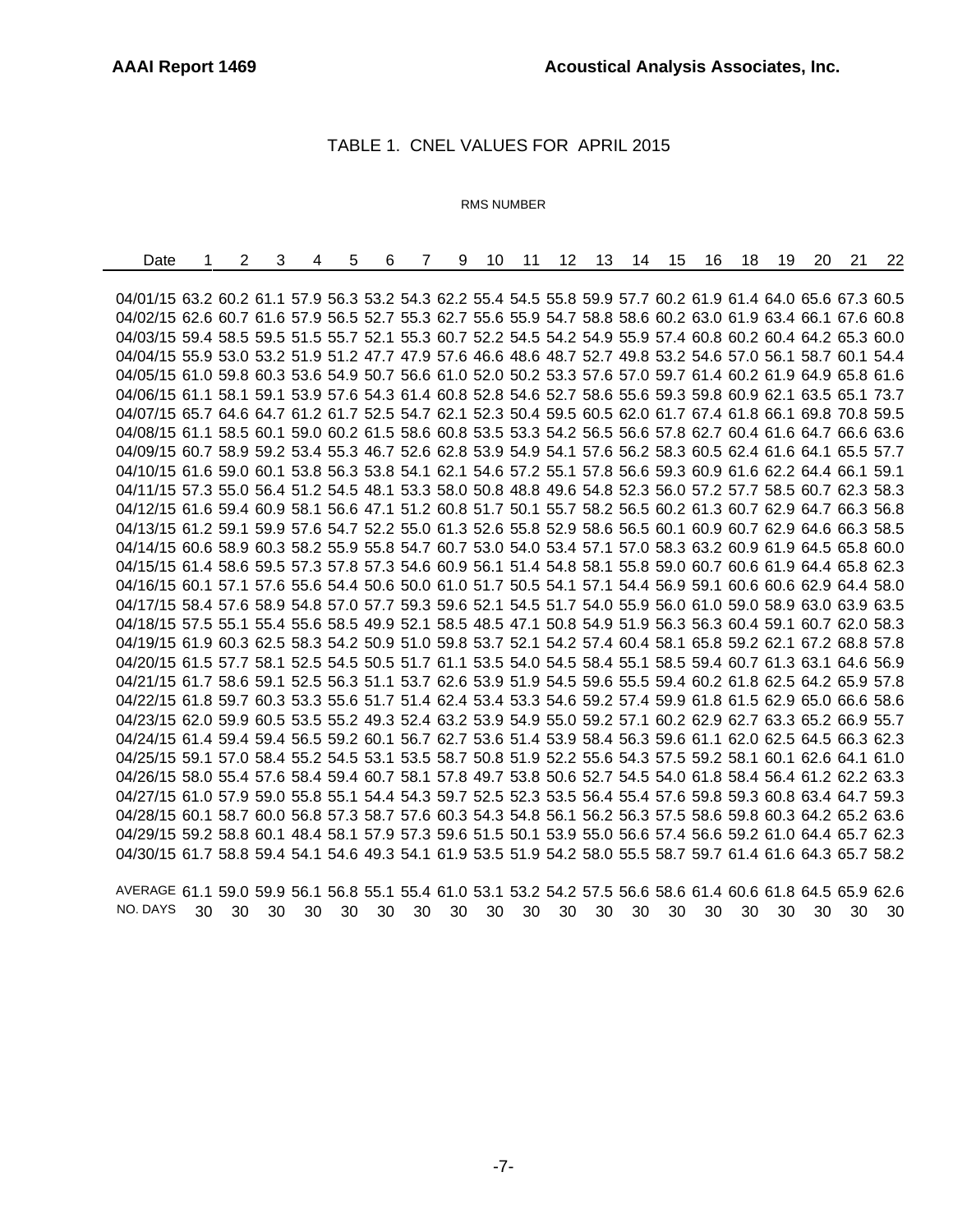## TABLE 2. CNEL VALUES FOR MAY 2015

#### RMS NUMBER

|                                                                                                              |               | $\overline{2}$ | 3              | 4 | 5 | 6                 | $\overline{7}$ | 9 | 10 | 11 | 12 <sup>°</sup>                                       | 13 | 14 | 15 | - 16                                                  | 18 | 19                       | 20 | 21 | 22                                                          |
|--------------------------------------------------------------------------------------------------------------|---------------|----------------|----------------|---|---|-------------------|----------------|---|----|----|-------------------------------------------------------|----|----|----|-------------------------------------------------------|----|--------------------------|----|----|-------------------------------------------------------------|
| $05/01/15$ ---                                                                                               |               |                | $59.0600 -$    |   |   |                   |                |   |    |    | 56.4 56.6 52.1 61.5 52.5 52.6 54.0 56.0 56.8 57.9 --- |    |    |    |                                                       |    | 60.9 61.0 64.4 65.6 63.1 |    |    |                                                             |
| $05/02/15$ ---                                                                                               |               |                | $56.557.2$ --- |   |   | $53.853.8$ ---    |                |   |    |    | 56.4 50.8 49.0 51.8 53.4 55.2 55.1 ---                |    |    |    |                                                       |    | 56.4 58.9 62.0 63.2 63.0 |    |    |                                                             |
| $05/03/15$ ---                                                                                               |               |                | 58.4 59.2 ---  |   |   | $54.349.4$ ---    |                |   |    |    | 60.9 50.7 51.7 53.4 57.5 55.5 59.3 ---                |    |    |    |                                                       |    |                          |    |    | 60.0 62.0 63.8 65.4 61.9                                    |
| 05/04/15                                                                                                     | $\sim$ $\sim$ |                | $59.660.3$ --- |   |   | $55.0$ $50.0$ --- |                |   |    |    | 60.7 54.7 60.3 53.9 59.1 56.6 60.2 ---                |    |    |    |                                                       |    |                          |    |    | 59.9 62.9 64.6 65.7 60.9                                    |
| 05/05/15                                                                                                     | $\sim$ $\sim$ |                | $59.960.1$ --- |   |   |                   |                |   |    |    | 57.6 51.7 52.3 62.4 53.5 51.7 55.0 59.7 56.7 60.8 --- |    |    |    |                                                       |    |                          |    |    | 62.3 63.7 65.2 66.9 59.0                                    |
| $05/06/15$ ---                                                                                               |               |                | $60.060.1$ --- |   |   |                   |                |   |    |    | 56.9 54.0 55.5 62.8 53.3 52.3 55.5 60.1 56.7 60.4 --- |    |    |    |                                                       |    |                          |    |    | 64.7 62.8 64.9 66.3 61.7                                    |
| $05/07/15$ ---                                                                                               |               |                | $59.960.2$ --- |   |   |                   |                |   |    |    | 57.1 52.5 56.2 62.9 53.4 51.7 54.4 59.6 56.9 60.3 --- |    |    |    |                                                       |    | 63.1 63.0 65.2 66.6 60.5 |    |    |                                                             |
| $05/08/15$ ---                                                                                               |               | $61.061.9$ --- |                |   |   |                   |                |   |    |    | 56.7 54.5 53.9 62.3 53.9 52.4 56.0 59.0 58.2 60.5 --- |    |    |    |                                                       |    | 62.1 63.6 66.3 67.6 60.0 |    |    |                                                             |
| 05/09/15                                                                                                     | $---$         |                | $56.757.2$ --- |   |   |                   |                |   |    |    | 51.4 51.4 53.6 58.1 53.3 53.1 51.6 56.0 53.3 57.7 --- |    |    |    |                                                       |    | 57.0 60.4 62.0 64.1 60.2 |    |    |                                                             |
| 05/10/15                                                                                                     | $---$         |                | $59.060.1$ --- |   |   |                   |                |   |    |    | 53.0 46.1 53.6 61.3 53.4 50.7 53.6 57.3 56.4 58.8 --- |    |    |    |                                                       |    |                          |    |    | 61.2 62.0 64.2 65.7 55.7                                    |
| $05/11/15$ ---                                                                                               |               |                | $58.259.2$ --- |   |   |                   |                |   |    |    |                                                       |    |    |    | 57.0 56.6 57.9 61.0 50.6 50.7 54.0 58.1 55.6 59.1 --- |    |                          |    |    | 60.7 62.5 64.2 65.8 63.0                                    |
| 05/12/15 63.7 59.3 59.5 56.1 56.7 54.1 54.2 62.7 53.7 55.5 54.4 59.7 56.4 60.1 62.5 61.9 63.1 64.8 66.7 59.9 |               |                |                |   |   |                   |                |   |    |    |                                                       |    |    |    |                                                       |    |                          |    |    |                                                             |
| 05/13/15 62.0 59.1 59.7 55.3 55.9 55.6 60.0 62.6 53.1 55.0 54.3 59.1 56.3 59.4 60.4 61.5 62.5 64.5 66.0 65.3 |               |                |                |   |   |                   |                |   |    |    |                                                       |    |    |    |                                                       |    |                          |    |    |                                                             |
| 05/14/15 63.0 60.3 60.8 58.6 59.9 57.4 54.7 63.6 54.4 50.7 54.9 59.9 57.5 60.4 62.1 62.6 63.3 65.9 67.2 61.6 |               |                |                |   |   |                   |                |   |    |    |                                                       |    |    |    |                                                       |    |                          |    |    |                                                             |
| 05/15/15 61.9 60.5 61.4 55.6 58.0 57.9 57.9 64.0 53.8 54.6 54.5 59.5 58.0 61.0 63.0 63.2 63.3 66.0 67.4 62.9 |               |                |                |   |   |                   |                |   |    |    |                                                       |    |    |    |                                                       |    |                          |    |    |                                                             |
| 05/16/15 61.1 57.8 59.0 55.0 55.5 50.4 48.7 58.5 51.3 47.9 53.4 59.0 55.1 59.1 59.9 57.6 61.6 63.7 65.0 56.0 |               |                |                |   |   |                   |                |   |    |    |                                                       |    |    |    |                                                       |    |                          |    |    |                                                             |
| 05/17/15 61.2 58.9 59.9 54.0 56.6 48.5 45.9 62.1 51.6 49.3 53.5 57.2 56.3 59.2 60.7 61.3 61.9 64.6 65.9 54.9 |               |                |                |   |   |                   |                |   |    |    |                                                       |    |    |    |                                                       |    |                          |    |    |                                                             |
| 05/18/15 62.4 59.7 60.6 53.7 55.2 51.2 53.7 61.2 58.0 53.7 55.5 59.3 57.6 60.4 61.7 60.8 63.0 65.3 66.6 59.1 |               |                |                |   |   |                   |                |   |    |    |                                                       |    |    |    |                                                       |    |                          |    |    |                                                             |
| 05/19/15 62.1 59.1 60.0 54.1 55.3 48.1 54.5 63.2 53.5 55.1 54.7 59.2 56.1 59.4 61.0 62.7 62.2 64.8 66.1 59.9 |               |                |                |   |   |                   |                |   |    |    |                                                       |    |    |    |                                                       |    |                          |    |    |                                                             |
| 05/20/15 61.8 59.5 60.5 53.4 55.8 49.0 52.7 63.9 54.2 53.6 54.1 59.1 57.0 60.2 61.5 63.1 62.7 65.1 66.3 59.9 |               |                |                |   |   |                   |                |   |    |    |                                                       |    |    |    |                                                       |    |                          |    |    |                                                             |
| 05/21/15 62.1 59.5 60.0 52.5 56.4 52.3 55.1 63.3 53.8 51.3 54.5 59.2 56.7 59.9 60.9 62.9 62.8 65.0 66.4 61.6 |               |                |                |   |   |                   |                |   |    |    |                                                       |    |    |    |                                                       |    |                          |    |    |                                                             |
| 05/22/15 61.6 59.8 61.0 56.3 58.4 51.9 52.4 63.0 53.9 50.9 53.7 58.4 57.2 60.0 62.2 62.6 62.8 65.5 66.9 62.9 |               |                |                |   |   |                   |                |   |    |    |                                                       |    |    |    |                                                       |    |                          |    |    |                                                             |
| 05/23/15 58.8 55.5 55.6 50.1 52.1 53.6 48.7 58.1 50.5 49.6 50.9 56.1 51.9 56.8 56.7 57.7 59.2 60.8 62.6 58.7 |               |                |                |   |   |                   |                |   |    |    |                                                       |    |    |    |                                                       |    |                          |    |    |                                                             |
| 05/24/15 59.5 55.3 56.0 51.6 51.6 41.4 46.6 58.1 50.3 50.4 50.5 55.5 52.6 56.5 57.0 57.3 59.0 60.8 62.2 51.6 |               |                |                |   |   |                   |                |   |    |    |                                                       |    |    |    |                                                       |    |                          |    |    |                                                             |
| 05/25/15 61.4 57.5 59.1 54.7 55.5 49.1 50.9 60.9 52.0 49.3 53.3 58.6 54.5 59.3 60.2 60.2 61.1 63.2 64.9 55.7 |               |                |                |   |   |                   |                |   |    |    |                                                       |    |    |    |                                                       |    |                          |    |    |                                                             |
| 05/26/15 63.1 59.5 60.0 56.1 55.3 50.1 52.0 62.8 53.7 50.4 54.4 60.0 57.0 60.6 61.7 62.4 63.1 65.1 66.7 58.9 |               |                |                |   |   |                   |                |   |    |    |                                                       |    |    |    |                                                       |    |                          |    |    |                                                             |
| 05/27/15 62.5 59.7 60.2 53.3 55.5 50.6 53.0 63.8 52.6 50.0 55.6 59.3 57.1 60.1 61.4 63.3 63.3 65.3 66.8 59.5 |               |                |                |   |   |                   |                |   |    |    |                                                       |    |    |    |                                                       |    |                          |    |    |                                                             |
| 05/28/15 62.4 59.9 60.3 57.9 57.7 54.8 55.5 62.5 53.5 54.3 54.8 59.5 56.7 60.4 61.5 63.3 63.5 65.3 67.1 61.9 |               |                |                |   |   |                   |                |   |    |    |                                                       |    |    |    |                                                       |    |                          |    |    |                                                             |
| 05/29/15 61.7 59.8 60.8 57.2 54.3 51.5 52.7 ---                                                              |               |                |                |   |   |                   |                |   |    |    |                                                       |    |    |    |                                                       |    |                          |    |    | 51.4 50.3 53.3 57.5 57.3 59.3 62.0 63.4 62.5 65.6 66.9 58.7 |
| 05/30/15 59.0 56.6 57.5 57.3 52.7 56.0 57.2 --- 50.6 45.7 51.9 55.7 53.5 57.5 58.2 58.1 60.2 62.1 63.8 60.5  |               |                |                |   |   |                   |                |   |    |    |                                                       |    |    |    |                                                       |    |                          |    |    |                                                             |
| 05/31/15 60.9 57.5 58.3 55.0 52.9 45.0 45.5 --- 51.5 47.6 52.8 58.0 54.5 58.8 59.2 60.8 61.4 63.3            |               |                |                |   |   |                   |                |   |    |    |                                                       |    |    |    |                                                       |    |                          |    |    | 65 54.6                                                     |

AVERAGE 61.8 59.0 59.8 55.4 55.9 53.1 54.3 62.0 53.2 52.7 54.0 58.5 56.3 59.5 61.0 61.6 62.3 64.5 66.0 60.6 NO. DAYS 20 31 31 20 31 31 28 28 31 31 31 31 31 31 20 31 31 31 31 31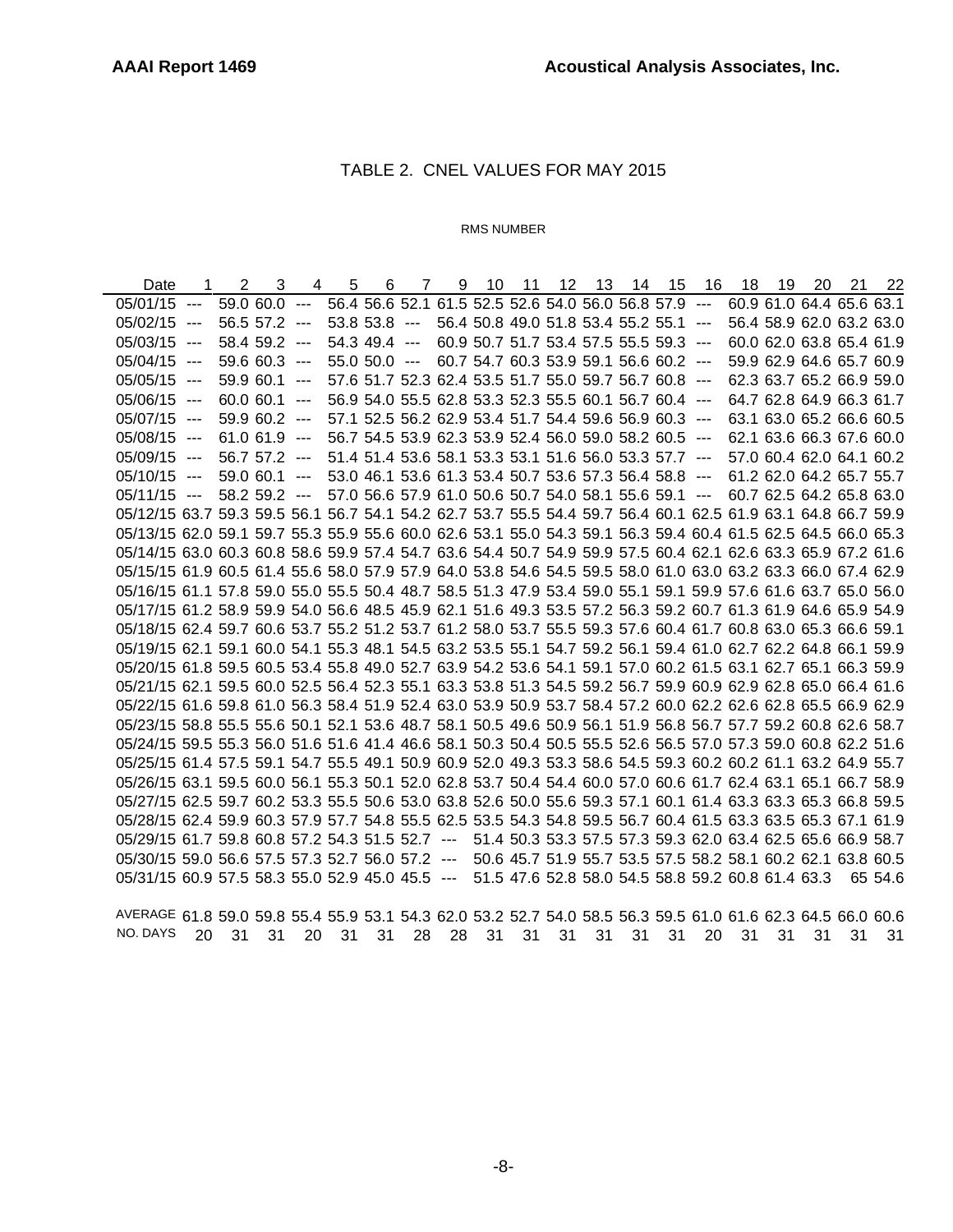## TABLE 3. CNEL VALUES FOR JUNE 2015

#### RMS NUMBER

| Date                                                                                                         | 1 | $\overline{2}$ | 3 | 4 | 5 | 6 | $\overline{7}$ | 9 | 10 | 11 | 12 | 13 | 14                                                          | 15 | 16 | 18 | 19 | 20 | 21 | 22 |
|--------------------------------------------------------------------------------------------------------------|---|----------------|---|---|---|---|----------------|---|----|----|----|----|-------------------------------------------------------------|----|----|----|----|----|----|----|
|                                                                                                              |   |                |   |   |   |   |                |   |    |    |    |    |                                                             |    |    |    |    |    |    |    |
| 06/01/15 62.0 59.0 59.9 57.3 53.3 48.6 55.6 ---                                                              |   |                |   |   |   |   |                |   |    |    |    |    | 53.7 54.8 53.3 58.3 56.3 59.4 60.9 59.9 62.6 64.6 67.4 57.4 |    |    |    |    |    |    |    |
| 06/02/15 62.9 59.3 59.8 57.4 55.4 51.9 53.8 ---                                                              |   |                |   |   |   |   |                |   |    |    |    |    | 54.7 53.0 54.2 60.6 56.5 60.1 61.0 62.2 62.8 64.9 66.9 57.6 |    |    |    |    |    |    |    |
| 06/03/15 61.8 59.0 59.6 56.8 54.7 44.5 46.5 ---                                                              |   |                |   |   |   |   |                |   |    |    |    |    | 52.7 51.6 53.6 58.7 56.2 59.6 60.7 64.5 62.7 64.8 64.7 57.5 |    |    |    |    |    |    |    |
| 06/04/15 62.1 60.8 62.0 56.8 56.1 51.1 50.9 ---                                                              |   |                |   |   |   |   |                |   |    |    |    |    | 53.2 52.4 53.8 58.7 58.2 60.2 62.8 62.6 63.1 66.2 65.6 59.2 |    |    |    |    |    |    |    |
| 06/05/15 61.5 59.5 59.9 57.7 59.8 52.8 52.5 ---                                                              |   |                |   |   |   |   |                |   |    |    |    |    | 53.5 52.0 53.1 58.5 57.2 59.3 61.6 63.1 62.6 65.0 66.6 60.3 |    |    |    |    |    |    |    |
| 06/06/15 59.1 56.1 57.4 53.1 54.1 47.6 50.4 ---                                                              |   |                |   |   |   |   |                |   |    |    |    |    | 48.4 48.9 51.7 55.9 53.1 57.6 58.2 57.9 60.4 61.9 66.6 62.6 |    |    |    |    |    |    |    |
| 06/07/15 61.0 58.8 59.5 57.3 52.0 49.5 54.0 ---                                                              |   |                |   |   |   |   |                |   |    |    |    |    | 54.0 49.2 52.7 56.6 56.1 59.0 60.8 60.7 62.2 64.6 66.0 62.0 |    |    |    |    |    |    |    |
| 06/08/15 61.8 58.7 59.3 58.7 61.1 45.8 54.6 ---                                                              |   |                |   |   |   |   |                |   |    |    |    |    | 56.8 51.2 52.7 57.4 56.1 58.8 60.6 60.8 62.1 64.8 66.4 64.5 |    |    |    |    |    |    |    |
| 06/09/15 58.4 58.3 59.3 57.2 58.7 59.7 57.2 ---                                                              |   |                |   |   |   |   |                |   |    |    |    |    | 53.6 53.8 53.5 55.2 56.9 55.5 64.1 61.8 59.0 64.4 66.9 62.3 |    |    |    |    |    |    |    |
| 06/10/15 62.7 59.9 60.9 55.7 55.8 50.2 51.2 ---                                                              |   |                |   |   |   |   |                |   |    |    |    |    | 55.9 53.5 54.9 59.5 57.3 60.7 62.2 62.7 63.7 65.7 63.4 57.4 |    |    |    |    |    |    |    |
| 06/11/15 62.1 59.0 59.8 54.0 55.8 49.6 52.2 ---                                                              |   |                |   |   |   |   |                |   |    |    |    |    | 50.9 46.8 53.7 58.8 55.9 60.3 61.0 63.0 63.2 65.0 66.0 60.6 |    |    |    |    |    |    |    |
| 06/12/15 62.2 60.2 61.4 56.0 61.0 53.2 53.0 ---                                                              |   |                |   |   |   |   |                |   |    |    |    |    | 53.2 51.3 53.7 58.6 57.5 60.9 62.4 62.9 64.4 66.1 64.0 61.4 |    |    |    |    |    |    |    |
| 06/13/15 59.0 57.2 57.7 50.7 53.0 48.1 51.5 ---                                                              |   |                |   |   |   |   |                |   |    |    |    |    | 51.2 53.1 50.6 55.4 54.0 56.6 59.1 58.4 59.8 62.5 58.0 63.3 |    |    |    |    |    |    |    |
| 06/14/15 62.3 60.5 61.6 54.7 55.1 48.5 55.6 ---                                                              |   |                |   |   |   |   |                |   |    |    |    |    | 54.3 52.7 53.6 58.2 58.7 60.7 63.0 60.4 63.4 66.6 60.4 56.0 |    |    |    |    |    |    |    |
| 06/15/15 61.6 59.5 60.9 55.9 52.3 48.3 53.1 ---                                                              |   |                |   |   |   |   |                |   |    |    |    |    | 50.7 50.2 52.5 57.8 57.2 59.7 62.0 61.9 63.1 65.6 54.3 54.8 |    |    |    |    |    |    |    |
| 06/16/15 61.4 59.4 60.4 56.7 53.7 51.3 54.3 62.9 54.5 53.3 53.3 57.1 57.4 58.5 61.7 62.1 62.3 65.1 56.7 59.0 |   |                |   |   |   |   |                |   |    |    |    |    |                                                             |    |    |    |    |    |    |    |
| 06/17/15 62.3 59.3 59.9 57.9 53.1 52.5 57.0 63.3 53.8 52.9 54.7 58.2 56.3 59.5 61.2 62.6 63.1 65.0 58.9 60.0 |   |                |   |   |   |   |                |   |    |    |    |    |                                                             |    |    |    |    |    |    |    |
| 06/18/15 61.9 60.1 61.0 57.9 56.3 51.5 53.4 62.9 56.7 52.8 53.6 58.2 57.6 60.1 62.1 61.8 63.4 65.8 56.6 61.4 |   |                |   |   |   |   |                |   |    |    |    |    |                                                             |    |    |    |    |    |    |    |
| 06/19/15 61.2 59.4 60.3 55.8 53.9 50.8 51.7 62.9 54.8 55.7 53.5 57.6 57.5 59.7 61.4 62.0 62.6 65.3 59.8 59.7 |   |                |   |   |   |   |                |   |    |    |    |    |                                                             |    |    |    |    |    |    |    |
| 06/20/15 59.5 57.7 59.9 58.6 57.8 50.1 51.6 59.4 49.3 49.3 51.2 55.7 55.4 58.0 60.9 58.5 60.8 62.9 61.4 63.0 |   |                |   |   |   |   |                |   |    |    |    |    |                                                             |    |    |    |    |    |    |    |
| 06/21/15 61.4 57.5 58.3 57.7 56.4 47.1 51.2 60.9 49.8 49.6 52.8 58.0 54.2 59.0 59.4 60.0 61.9 63.7 63.5 55.3 |   |                |   |   |   |   |                |   |    |    |    |    |                                                             |    |    |    |    |    |    |    |
| 06/22/15 61.6 59.1 59.7 55.9 56.1 48.7 54.9 60.8 52.0 53.6 52.8 57.8 56.5 59.6 60.9 60.7 62.6 64.7 57.5 57.3 |   |                |   |   |   |   |                |   |    |    |    |    |                                                             |    |    |    |    |    |    |    |
| 06/23/15 62.2 59.3 60.1 56.1 54.5 51.6 54.7 61.9 52.4 51.1 54.1 58.5 56.6 59.7 61.2 61.2 62.7 65.0 56.5 60.5 |   |                |   |   |   |   |                |   |    |    |    |    |                                                             |    |    |    |    |    |    |    |
| 06/24/15 61.5 58.5 59.5 54.1 55.8 54.0 58.4 62.4 54.8 54.5 54.0 58.4 55.9 59.1 61.4 61.5 62.3 64.4 59.6 49.1 |   |                |   |   |   |   |                |   |    |    |    |    |                                                             |    |    |    |    |    |    |    |
| 06/25/15 61.6 58.7 59.6 56.5 54.2 60.6 56.9 62.5 51.5 50.9 53.2 58.1 56.2 58.8 61.0 61.5 62.2 64.7 57.9 58.8 |   |                |   |   |   |   |                |   |    |    |    |    |                                                             |    |    |    |    |    |    |    |
| 06/26/15 61.1 59.9 61.0 57.1 53.8 53.4 60.6 61.9 52.4 50.4 53.1 56.8 57.6 59.3 62.3 60.8 62.4 65.3 61.0 55.6 |   |                |   |   |   |   |                |   |    |    |    |    |                                                             |    |    |    |    |    |    |    |
| 06/27/15 57.5 56.5 57.6 51.8 54.2 54.3 56.9 58.2 52.8 51.9 49.4 53.6 54.0 55.6 59.2 57.7 58.6 61.9 58.0 62.2 |   |                |   |   |   |   |                |   |    |    |    |    |                                                             |    |    |    |    |    |    |    |
| 06/28/15 59.9 58.2 56.8 54.3 52.6 48.5 55.2 61.1 48.2 45.1 50.9 55.5 55.8 58.3 60.8 59.7 61.7 64.2 56.2 56.9 |   |                |   |   |   |   |                |   |    |    |    |    |                                                             |    |    |    |    |    |    |    |
| 06/29/15 61.2 58.6 --- 57.5 53.9 50.6 54.3 61.2 52.2 54.0 53.3 57.2 55.8 58.7 61.0 60.6 62.3 65.1 62.6 52.6  |   |                |   |   |   |   |                |   |    |    |    |    |                                                             |    |    |    |    |    |    |    |
| 06/30/15 61.8 59.8 58.8 55.8 55.1 --- 55.5 61.2 54.0 52.1 54.0 57.7 57.7 59.4 62.1 60.3 62.7 65.9 58.6 57.8  |   |                |   |   |   |   |                |   |    |    |    |    |                                                             |    |    |    |    |    |    |    |
|                                                                                                              |   |                |   |   |   |   |                |   |    |    |    |    |                                                             |    |    |    |    |    |    |    |
| AVERAGE 61.4 59.1 59.9 56.4 56.1 52.6 54.8 61.8 53.4 52.2 53.2 57.8 56.6 59.2 61.4 61.4 62.4 64.9 63.3 60.0  |   |                |   |   |   |   |                |   |    |    |    |    |                                                             |    |    |    |    |    |    |    |

NO. DAYS 30 30 29 30 30 29 30 15 30 30 30 30 30 30 30 30 30 30 30 30 QTR. AVG. 61.4 59.0 59.8 56.1 56.3 53.6 54.9 61.5 53.2 52.7 53.8 57.9 56.4 59.1 61.3 61.2 62.1 64.6 65.2 61.1

NO. DAYS 80 91 90 80 91 90 88 73 91 91 91 91 91 91 80 91 91 91 91 91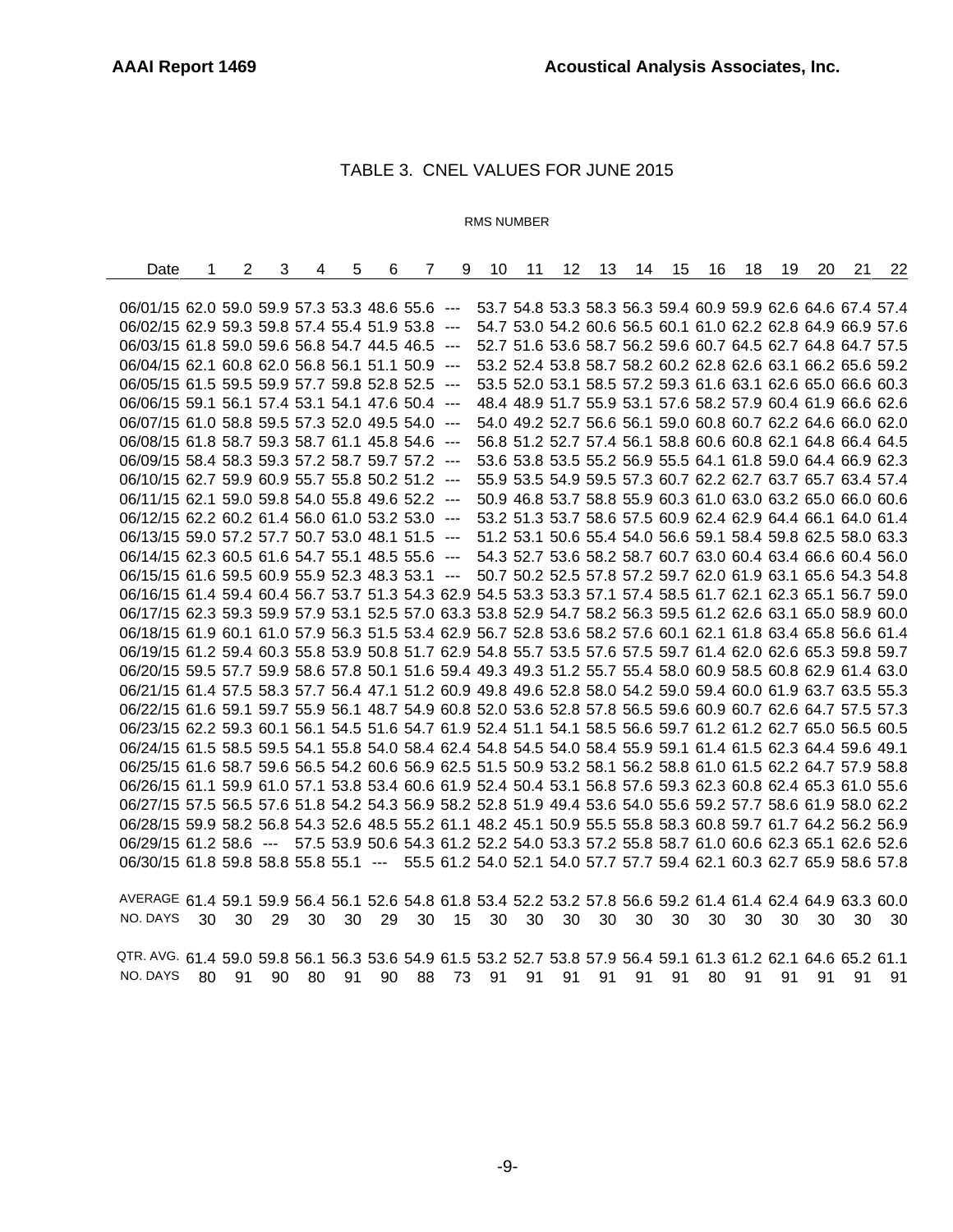| Site           | 3rd Quarter | 4th Quarter | 1st Quarter | 2nd Quarter | 4 Quarter |  |
|----------------|-------------|-------------|-------------|-------------|-----------|--|
| No.            | 2014        | 2014        | 2015        | 2015        | Average   |  |
|                |             |             |             |             |           |  |
| 1              | 61.0        | 60.7        | 60.8        | 60.3        | 60.7      |  |
| 2              | 58.6        | 58.7        | 58.8        | 58.3        | 58.6      |  |
| 3              | 59.7        | 59.6        | 59.8        | 59.1        | 59.5      |  |
| 4              | 56.2        | 57.1        | 57.1        | 55.0        | 56.4      |  |
| 5              | 55.6        | 57.4        | 57.4        | 55.7        | 56.6      |  |
| 6              | 52.4        | 54.0        | 54.6        | 53.2        | 53.6      |  |
| $\overline{7}$ | 54.4        | 55.0        | 54.2        | 54.4        | 54.5      |  |
| 9              | 61.5        | 62.2        | 61.3        | 60.1        | 61.4      |  |
| 10             | 53.1        | 53.4        | 54.1        | 52.5        | 53.3      |  |
| 11             | 53.0        | 53.9        | 54.8        | 51.7        | 53.5      |  |
| 12             | 52.7        | 53.9        | 54.1        | 53.1        | 53.5      |  |
| 13             | 57.4        | 57.1        | 57.2        | 58.0        | 57.4      |  |
| 14             | 56.2        | 56.1        | 56.2        | 55.8        | 56.0      |  |
| 15             | 59.0        | 58.6        | 58.7        | 58.4        | 58.7      |  |
| 16             | 60.9        | 60.9        | 60.9        | 60.3        | 60.8      |  |
| 18             | 60.8        | 60.7        | 60.7        | 60.5        | 60.7      |  |
| 19             | 61.9        | 61.6        | 61.6        | 61.4        | 61.6      |  |
| 20             | 64.5        | 64.3        | 64.3        | 63.9        | 64.3      |  |
| 21             | 65.9        | 65.8        | 65.8        | 64.4        | 65.5      |  |
| 22             | 59.7        | 59.5        | 59.5        | 60.6        | 59.8      |  |

# **TABLE 4. AVERAGE CNEL VALUES**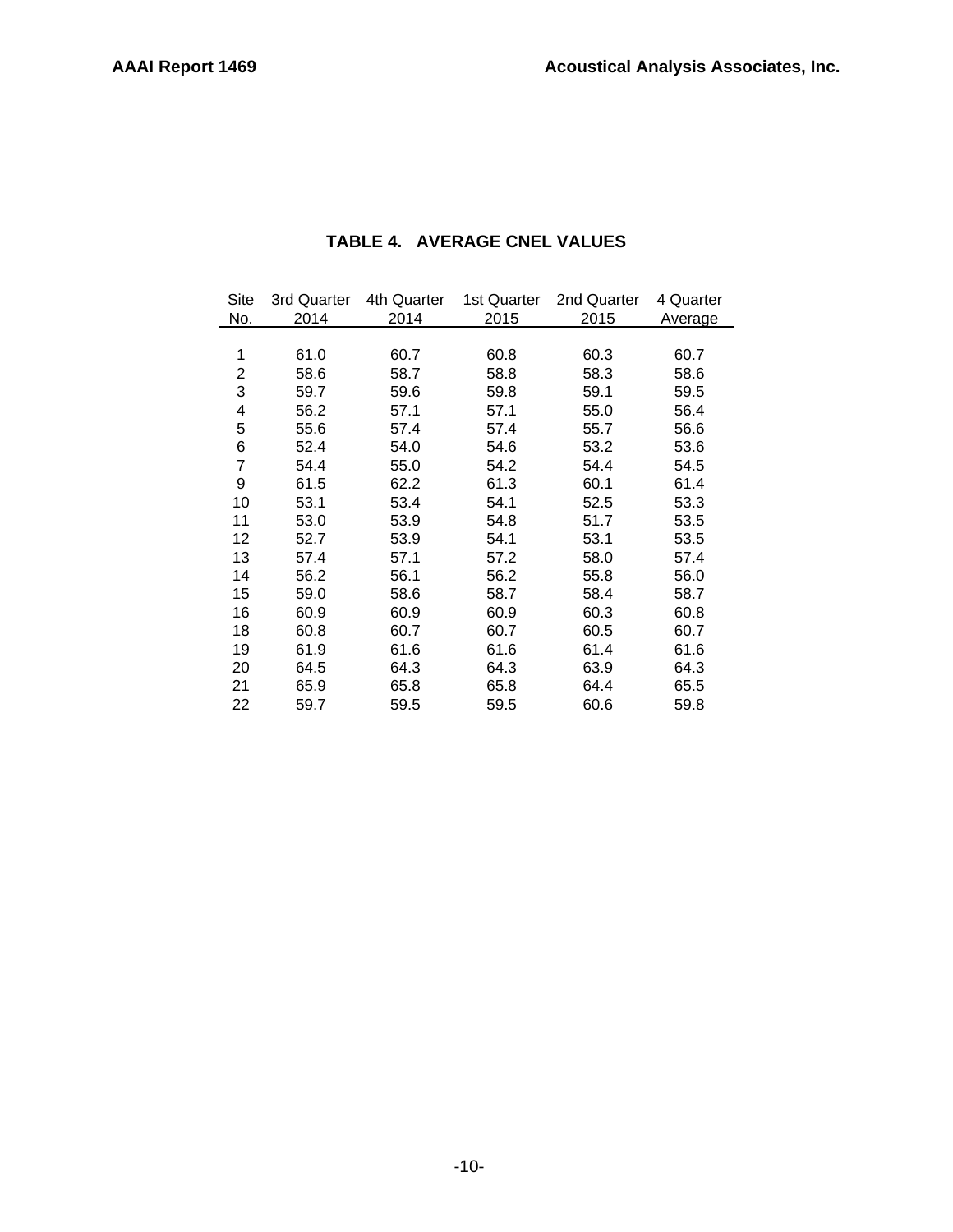#### **Table 5. WEEKLY SCHEDULED AIR CARRIER AND AIR TAXI FLIGHTS FOR THE SECOND QUARTER 2015**

| AIRCRAFT<br>DAY<br><b>EVENING</b><br><b>NIGHT</b> | AS D8-Q400<br><b>DEP</b><br>0<br>0<br>0 | <b>ARR</b><br>0<br>0<br>0 | <b>AS B7377</b><br><b>DEP</b><br>0<br>0<br>0 | SCHEDULE IN EFFECT FROM<br><b>ARR</b><br>0<br>$\mathbf 0$<br>0 | AS CRJ7<br><b>DEP</b><br>14<br>6<br>0 | 4/1/15<br><b>ARR</b><br>14<br>6<br>0 | to<br>AS CRJ<br><b>DEP</b><br>0<br>0<br>0 | 4/1/15<br><b>ARR</b><br>0<br>0<br>0 | 1 DAYS<br>AS B7378<br><b>DEP</b><br>20<br>0<br>0 | <b>ARR</b><br>13<br>$\overline{7}$<br>0 |
|---------------------------------------------------|-----------------------------------------|---------------------------|----------------------------------------------|----------------------------------------------------------------|---------------------------------------|--------------------------------------|-------------------------------------------|-------------------------------------|--------------------------------------------------|-----------------------------------------|
| <b>TOTAL</b>                                      | 0                                       | 0                         | 0                                            | 0<br>SCHEDULE IN EFFECT FROM                                   | 20                                    | 20<br>4/1/15                         | 0<br>to                                   | 0<br>4/1/15                         | 20                                               | 20                                      |
|                                                   |                                         |                           | <b>US A319US A320US B7372</b>                |                                                                | <b>US B7373</b>                       |                                      | US CRJ                                    |                                     |                                                  |                                         |
|                                                   | <b>DEP</b>                              | <b>ARR</b>                | <b>DEP</b>                                   | <b>ARR</b>                                                     | <b>DEP</b>                            | <b>ARR</b>                           | <b>DEP</b>                                | <b>ARR</b>                          | <b>DEP</b>                                       | ARR                                     |
| DAY.<br><b>EVENING</b>                            | 0<br>0                                  | 0<br>0                    | 0<br>0                                       | 0<br>0                                                         | 0<br>0                                | 0<br>0                               | 0<br>0                                    | 0<br>0                              | 0<br>0                                           | 0<br>0                                  |
| <b>NIGHT</b>                                      | 0                                       | 0                         | 0                                            | 0                                                              | $\mathbf 0$                           | 0                                    | 0                                         | 0                                   | 0                                                | 0                                       |
| <b>TOTAL</b>                                      | 0                                       | 0                         | 0                                            | 0                                                              | 0                                     | 0                                    | 0                                         | 0                                   | 0                                                | 0                                       |
|                                                   |                                         |                           |                                              | SCHEDULE IN EFFECT FROM                                        |                                       | 4/1/15                               | to                                        | 4/1/15                              |                                                  |                                         |
|                                                   | US CRJ7                                 |                           | US CRJ9                                      |                                                                | AA MD80                               |                                      | <b>WN B7373</b>                           |                                     | <b>WN B7375</b>                                  |                                         |
|                                                   | <b>DEP</b>                              | <b>ARR</b>                | <b>DEP</b>                                   | <b>ARR</b>                                                     | <b>DEP</b>                            | <b>ARR</b>                           | <b>DEP</b>                                | <b>ARR</b>                          | <b>DEP</b>                                       | <b>ARR</b>                              |
| <b>DAY</b><br><b>EVENING</b>                      | 0<br>0                                  | 0<br>0                    | 19<br>0                                      | 19<br>7                                                        | 0<br>0                                | 0<br>0                               | 0<br>0                                    | 0<br>0                              | 21<br>0                                          | 14<br>7                                 |
| <b>NIGHT</b>                                      | 0                                       | 0                         | $\overline{7}$                               | 0                                                              | 0                                     | 0                                    | 0                                         | 0                                   | 0                                                | 0                                       |
| <b>TOTAL</b>                                      | 0                                       | 0                         | 26                                           | 26                                                             | 0                                     | 0                                    | 0                                         | 0                                   | 21                                               | 21                                      |
|                                                   |                                         |                           |                                              | SCHEDULE IN EFFECT FROM                                        |                                       | 4/1/15                               | to                                        | 4/1/15                              |                                                  |                                         |
|                                                   | <b>WN B7377</b>                         |                           | <b>WN B7378</b>                              |                                                                |                                       | <b>UA A320UA B7373</b>               |                                           | <b>UA B7375</b>                     |                                                  |                                         |
|                                                   | <b>DEP</b>                              | <b>ARR</b>                | <b>DEP</b>                                   | <b>ARR</b>                                                     | <b>DEP</b>                            | <b>ARR</b>                           | <b>DEP</b>                                | <b>ARR</b>                          | <b>DEP</b>                                       | <b>ARR</b>                              |
| DAY                                               | 237                                     | 217                       | 0                                            | 0                                                              | 0                                     | 0                                    | 0                                         | 0                                   | 0                                                | 0                                       |
| <b>EVENING</b>                                    | 44                                      | 64                        | 0                                            | 0                                                              | 0                                     | 0                                    | 0                                         | 0                                   | 0                                                | 0                                       |
| <b>NIGHT</b><br>TOTAL                             | 0<br>281                                | 0<br>281                  | 0<br>0                                       | 0<br>0                                                         | 0<br>0                                | 0<br>$\Omega$                        | 0<br>0                                    | 0<br>0                              | 0<br>0                                           | 0<br>0                                  |
|                                                   |                                         |                           |                                              |                                                                |                                       |                                      |                                           |                                     |                                                  |                                         |
|                                                   | UA B757UA RJ                            |                           |                                              | SCHEDULE IN EFFECT FROM<br>UA CRJ7                             |                                       | 4/1/15<br><b>FE A300</b>             | to                                        | 4/1/15<br><b>FE A310</b>            |                                                  |                                         |
|                                                   | <b>DEP</b>                              | ARR                       | <b>DEP</b>                                   | <b>ARR</b>                                                     | <b>DEP</b>                            | ARR                                  | <b>DEP</b>                                | ARR                                 | <b>DEP</b>                                       | ARR                                     |
| DAY.                                              | 0                                       | 0                         | 28                                           | 21                                                             | 13                                    | 6                                    | 0                                         | 0                                   | 0                                                | 1                                       |
| <b>EVENING</b>                                    | 0                                       | 0                         | $\mathbf{1}$                                 | 8                                                              | 5                                     | 12                                   | 0                                         | 0                                   | 5                                                | 0                                       |
| <b>NIGHT</b><br><b>TOTAL</b>                      | 0<br>0                                  | 0<br>0                    | 0<br>29                                      | 0<br>29                                                        | 0<br>18                               | 0<br>18                              | 0<br>$\mathbf 0$                          | 0<br>0                              | 0<br>5                                           | 4<br>5                                  |
|                                                   |                                         |                           |                                              |                                                                |                                       |                                      |                                           |                                     |                                                  |                                         |
|                                                   |                                         |                           |                                              | SCHEDULE IN EFFECT FROM                                        |                                       | 4/1/15                               | to                                        | 4/1/15                              |                                                  |                                         |
|                                                   | <b>UPS A300</b>                         |                           | <b>UPS B757</b>                              |                                                                | <b>DL B752</b>                        |                                      | DL CRJ                                    |                                     | DL CRJ7                                          |                                         |
| DAY                                               | <b>DEP</b><br>3                         | ARR                       | <b>DEP</b><br>$\mathbf 0$                    | <b>ARR</b><br>0                                                | <b>DEP</b><br>0                       | <b>ARR</b>                           | <b>DEP</b><br>18                          | <b>ARR</b>                          | <b>DEP</b><br>0                                  | <b>ARR</b>                              |
| <b>EVENING</b>                                    | 5                                       | 4<br>0                    | 0                                            | 0                                                              | 0                                     | U<br>0                               | 0                                         | 11<br>$\overline{7}$                | 0                                                | U<br>0                                  |
| <b>NIGHT</b>                                      | 0                                       | 4                         | 0                                            | 0                                                              | 0                                     | 0                                    | 0                                         | 0                                   | 0                                                | 0                                       |
| <b>TOTAL</b>                                      | 8                                       | 8                         | 0                                            | 0                                                              | 0                                     | 0                                    | 18                                        | 18                                  | 0                                                | 0                                       |
|                                                   |                                         |                           |                                              | SCHEDULE IN EFFECT FROM                                        |                                       | 4/1/15                               | to                                        | 4/1/15                              |                                                  |                                         |
|                                                   | DL CRJ9                                 |                           | <b>B6 A320</b>                               |                                                                | FW2 A319                              |                                      |                                           |                                     | <b>TOTALS</b>                                    |                                         |
|                                                   | <b>DEP</b>                              | <b>ARR</b>                | <b>DEP</b>                                   | <b>ARR</b>                                                     | <b>DEP</b>                            | <b>ARR</b>                           |                                           |                                     | <b>DEP</b>                                       | <b>ARR</b>                              |
| DAY                                               | 0                                       | 0                         | 0                                            | 0                                                              | 0                                     | 0                                    |                                           |                                     | 373                                              | 320                                     |
| <b>EVENING</b>                                    | 0                                       | 0                         | $\overline{7}$                               | $\overline{7}$                                                 | 0                                     | 0                                    |                                           |                                     | 73                                               | 125                                     |
| <b>NIGHT</b><br><b>TOTAL</b>                      | 0<br>0                                  | 0<br>0                    | 0<br>7                                       | 0<br>7                                                         | 0<br>0                                | 0<br>0                               |                                           |                                     | $\mathbf{7}$<br>453                              | 8<br>453                                |
|                                                   |                                         |                           |                                              |                                                                |                                       |                                      |                                           |                                     |                                                  |                                         |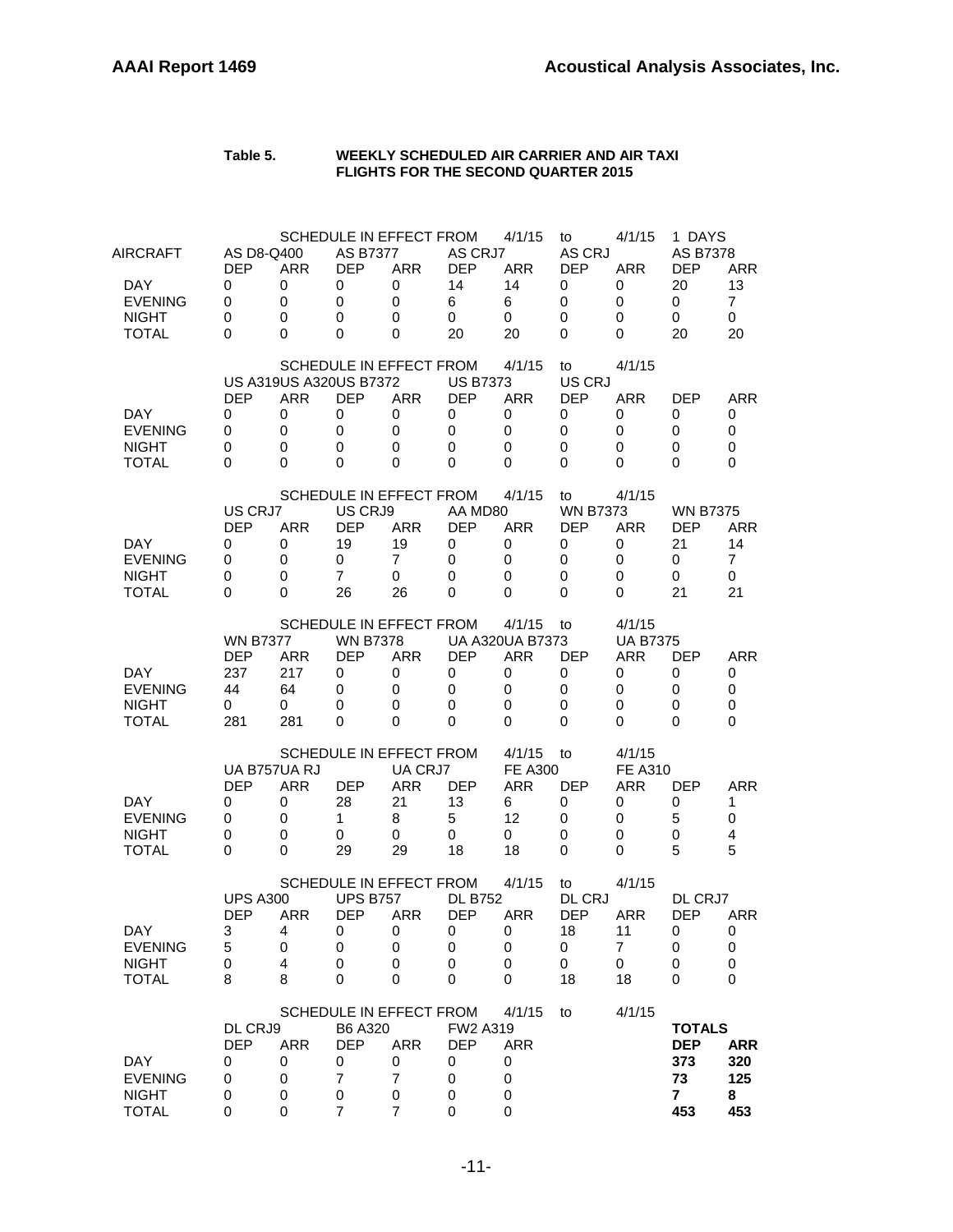| Table 5. | WEEKLY SCHEDULED AIR CARRIER AND AIR TAXI  |
|----------|--------------------------------------------|
|          | <b>FLIGHTS FOR THE SECOND QUARTER 2015</b> |

| AIRCRAFT<br>DAY.<br><b>EVENING</b><br><b>NIGHT</b><br><b>TOTAL</b> | AS D8-Q400<br><b>DEP</b><br>0<br>0<br>0<br>0           | <b>ARR</b><br>0<br>$\mathbf 0$<br>0<br>0                        | <b>AS B7377</b><br><b>DEP</b><br>0<br>$\mathbf 0$<br>0<br>0  | SCHEDULE IN EFFECT FROM<br><b>ARR</b><br>0<br>0<br>0<br>0                                 | AS CRJ7<br><b>DEP</b><br>14<br>6<br>0<br>20       | 4/2/15<br><b>ARR</b><br>14<br>6<br>0<br>20                         | to<br>AS CRJ<br><b>DEP</b><br>0<br>0<br>0<br>0          | 4/7/15<br><b>ARR</b><br>0<br>0<br>0<br>0                    | 6 DAYS<br><b>AS B7378</b><br><b>DEP</b><br>20<br>0<br>0<br>20   | <b>ARR</b><br>13<br>$\overline{7}$<br>$\mathbf 0$<br>20 |
|--------------------------------------------------------------------|--------------------------------------------------------|-----------------------------------------------------------------|--------------------------------------------------------------|-------------------------------------------------------------------------------------------|---------------------------------------------------|--------------------------------------------------------------------|---------------------------------------------------------|-------------------------------------------------------------|-----------------------------------------------------------------|---------------------------------------------------------|
| DAY<br><b>EVENING</b><br><b>NIGHT</b><br><b>TOTAL</b>              | <b>DEP</b><br>0<br>0<br>0<br>0                         | <b>US A319US A320US B7372</b><br><b>ARR</b><br>0<br>0<br>0<br>0 | <b>DEP</b><br>0<br>0<br>0<br>0                               | SCHEDULE IN EFFECT FROM<br><b>ARR</b><br>0<br>0<br>0<br>0                                 | <b>US B7373</b><br><b>DEP</b><br>0<br>0<br>0<br>0 | 4/2/15<br><b>ARR</b><br>0<br>0<br>0<br>0                           | to<br>US CRJ<br><b>DEP</b><br>0<br>0<br>0<br>0          | 4/7/15<br><b>ARR</b><br>0<br>0<br>0<br>0                    | <b>DEP</b><br>0<br>0<br>0<br>0                                  | ARR<br>0<br>0<br>$\Omega$<br>0                          |
| DAY.<br><b>EVENING</b><br><b>NIGHT</b><br><b>TOTAL</b>             | US CRJ7<br><b>DEP</b><br>0<br>0<br>0<br>0              | <b>ARR</b><br>0<br>0<br>0<br>0                                  | US CRJ9<br><b>DEP</b><br>21<br>0<br>$\overline{7}$<br>28     | SCHEDULE IN EFFECT FROM<br><b>ARR</b><br>21<br>7<br>0<br>28                               | AA MD80<br><b>DEP</b><br>0<br>0<br>0<br>0         | 4/2/15<br><b>ARR</b><br>0<br>0<br>0<br>0                           | to<br><b>WN B7373</b><br><b>DEP</b><br>0<br>0<br>0<br>0 | 4/7/15<br><b>ARR</b><br>0<br>0<br>0<br>0                    | <b>WN B7375</b><br><b>DEP</b><br>21<br>0<br>0<br>21             | <b>ARR</b><br>14<br>7<br>0<br>21                        |
| DAY<br><b>EVENING</b><br><b>NIGHT</b><br><b>TOTAL</b>              | <b>WN B7377</b><br><b>DEP</b><br>237<br>44<br>0<br>281 | <b>ARR</b><br>217<br>64<br>0<br>281                             | <b>WN B7378</b><br><b>DEP</b><br>0<br>0<br>0<br>0            | SCHEDULE IN EFFECT FROM<br><b>ARR</b><br>0<br>0<br>0<br>0                                 | <b>DEP</b><br>0<br>0<br>0<br>0                    | 4/2/15<br><b>UA A320UA B7373</b><br><b>ARR</b><br>0<br>0<br>0<br>0 | to<br><b>DEP</b><br>0<br>0<br>0<br>0                    | 4/7/15<br><b>UA B7375</b><br><b>ARR</b><br>0<br>0<br>0<br>0 | <b>DEP</b><br>0<br>0<br>0<br>0                                  | ARR<br>0<br>0<br>0<br>0                                 |
| DAY.<br><b>EVENING</b><br><b>NIGHT</b><br>TOTAL                    | <b>DEP</b><br>0<br>0<br>0<br>0                         | UA B757UA RJ<br><b>ARR</b><br>0<br>0<br>0<br>0                  | <b>DEP</b><br>28<br>1<br>0<br>29                             | SCHEDULE IN EFFECT FROM<br>UA CRJ7<br><b>ARR</b><br>21<br>8<br>0<br>29                    | <b>DEP</b><br>13<br>5<br>0<br>18                  | 4/2/15<br><b>FE A300</b><br><b>ARR</b><br>6<br>12<br>0<br>18       | to<br><b>DEP</b><br>0<br>0<br>0<br>0                    | 4/7/15<br><b>FE A310</b><br>ARR<br>0<br>0<br>0<br>0         | <b>DEP</b><br>0<br>5<br>0<br>5                                  | ARR<br>1<br>0<br>4<br>5                                 |
| DAY<br><b>EVENING</b><br><b>NIGHT</b><br><b>TOTAL</b>              | <b>UPS A300</b><br><b>DEP</b><br>3<br>5<br>0<br>8      | ARR<br>4<br>0<br>4<br>8                                         | <b>UPS B757</b><br><b>DEP</b><br>O<br>0<br>0<br>0            | SCHEDULE IN EFFECT FROM<br><b>ARR</b><br>U<br>0<br>0<br>0                                 | <b>DL B752</b><br><b>DEP</b><br>U<br>0<br>0<br>0  | 4/2/15<br>ARR<br>O<br>0<br>0<br>0                                  | to<br>DL CRJ<br><b>DEP</b><br>18<br>0<br>0<br>18        | 4/7/15<br><b>ARR</b><br>11<br>$\overline{7}$<br>0<br>18     | DL CRJ7<br><b>DEP</b><br>U<br>0<br>0<br>0                       | ARR<br>U<br>0<br>0<br>0                                 |
| <b>DAY</b><br><b>EVENING</b><br><b>NIGHT</b><br><b>TOTAL</b>       | DL CRJ9<br><b>DEP</b><br>0<br>0<br>0<br>0              | <b>ARR</b><br>0<br>0<br>0<br>0                                  | B6 A320<br><b>DEP</b><br>0<br>$\overline{7}$<br>$\,0\,$<br>7 | SCHEDULE IN EFFECT FROM<br><b>ARR</b><br>0<br>$\overline{7}$<br>$\,0\,$<br>$\overline{7}$ | FW2 A319<br><b>DEP</b><br>0<br>0<br>0<br>0        | 4/2/15<br><b>ARR</b><br>0<br>0<br>0<br>0                           | to                                                      | 4/7/15                                                      | <b>TOTALS</b><br><b>DEP</b><br>375<br>73<br>$\mathbf{7}$<br>455 | <b>ARR</b><br>322<br>125<br>8<br>455                    |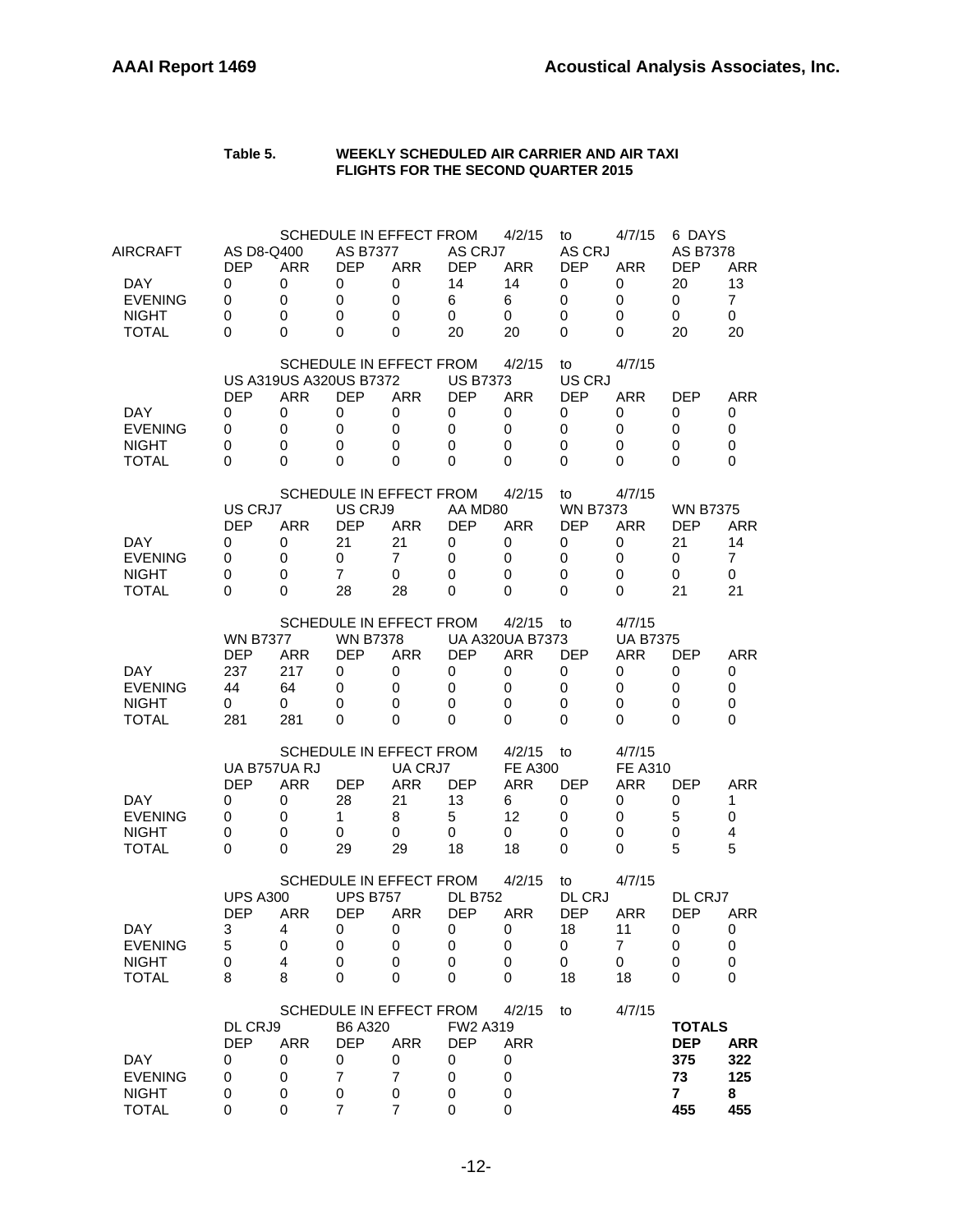| Table 5. | WEEKLY SCHEDULED AIR CARRIER AND AIR TAXI  |
|----------|--------------------------------------------|
|          | <b>FLIGHTS FOR THE SECOND QUARTER 2015</b> |

| AIRCRAFT<br>DAY.<br><b>EVENING</b><br><b>NIGHT</b><br><b>TOTAL</b> | AS D8-Q400<br><b>DEP</b><br>0<br>0<br>0<br>0           | <b>ARR</b><br>0<br>$\mathbf 0$<br>0<br>0                 | <b>AS B7377</b><br><b>DEP</b><br>0<br>0<br>0<br>0           | SCHEDULE IN EFFECT FROM<br><b>ARR</b><br>0<br>0<br>0<br>0                                 | AS CRJ7<br><b>DEP</b><br>14<br>6<br>0<br>20              | 4/8/15<br>ARR<br>14<br>6<br>0<br>20                                | to<br>AS CRJ<br><b>DEP</b><br>0<br>0<br>0<br>0          | <b>ARR</b><br>0<br>0<br>0<br>0                                     | 4/11/15 4 DAYS<br><b>AS B7378</b><br><b>DEP</b><br>20<br>0<br>0<br>20 | <b>ARR</b><br>13<br>$\overline{7}$<br>$\mathbf 0$<br>20 |
|--------------------------------------------------------------------|--------------------------------------------------------|----------------------------------------------------------|-------------------------------------------------------------|-------------------------------------------------------------------------------------------|----------------------------------------------------------|--------------------------------------------------------------------|---------------------------------------------------------|--------------------------------------------------------------------|-----------------------------------------------------------------------|---------------------------------------------------------|
| DAY<br><b>EVENING</b><br><b>NIGHT</b><br><b>TOTAL</b>              | <b>DEP</b><br>0<br>0<br>0<br>0                         | US A319US A320US B7372<br><b>ARR</b><br>0<br>0<br>0<br>0 | <b>DEP</b><br>0<br>0<br>0<br>0                              | SCHEDULE IN EFFECT FROM<br><b>ARR</b><br>0<br>$\Omega$<br>0<br>0                          | <b>US B7373</b><br><b>DEP</b><br>0<br>0<br>0<br>$\Omega$ | 4/8/15<br><b>ARR</b><br>0<br>0<br>0<br>0                           | to<br>US CRJ<br><b>DEP</b><br>0<br>0<br>0<br>0          | 4/11/15<br><b>ARR</b><br>0<br>0<br>0<br>0                          | <b>DEP</b><br>0<br>0<br>0<br>0                                        | <b>ARR</b><br>0<br>0<br>$\Omega$<br>$\Omega$            |
| DAY.<br><b>EVENING</b><br><b>NIGHT</b><br><b>TOTAL</b>             | US CRJ7<br><b>DEP</b><br>0<br>0<br>0<br>0              | <b>ARR</b><br>0<br>0<br>0<br>0                           | US CRJ9<br><b>DEP</b><br>21<br>0<br>$\overline{7}$<br>28    | SCHEDULE IN EFFECT FROM<br><b>ARR</b><br>21<br>$\overline{7}$<br>0<br>28                  | AA MD80<br><b>DEP</b><br>0<br>0<br>0<br>0                | 4/8/15<br><b>ARR</b><br>0<br>0<br>0<br>0                           | to<br><b>WN B7373</b><br><b>DEP</b><br>0<br>0<br>0<br>0 | 4/11/15<br><b>ARR</b><br>0<br>0<br>0<br>0                          | <b>WN B7375</b><br><b>DEP</b><br>21<br>0<br>0<br>21                   | <b>ARR</b><br>14<br>7<br>0<br>21                        |
| DAY.<br><b>EVENING</b><br><b>NIGHT</b><br><b>TOTAL</b>             | <b>WN B7377</b><br><b>DEP</b><br>233<br>50<br>0<br>283 | <b>ARR</b><br>211<br>72<br>0<br>283                      | <b>WN B7378</b><br><b>DEP</b><br>0<br>0<br>0<br>0           | SCHEDULE IN EFFECT FROM<br><b>ARR</b><br>0<br>0<br>0<br>0                                 | <b>DEP</b><br>0<br>0<br>0<br>0                           | 4/8/15<br><b>UA A320UA B7373</b><br><b>ARR</b><br>0<br>0<br>0<br>0 | to<br><b>DEP</b><br>0<br>0<br>0<br>0                    | 4/11/15<br><b>UA B7375</b><br>ARR<br>0<br>0<br>0<br>0              | <b>DEP</b><br>0<br>0<br>0<br>0                                        | ARR<br>0<br>0<br>$\mathbf 0$<br>0                       |
| DAY.<br><b>EVENING</b><br><b>NIGHT</b><br><b>TOTAL</b>             | <b>DEP</b><br>0<br>0<br>0<br>0                         | UA B757UA RJ<br><b>ARR</b><br>0<br>0<br>0<br>0           | <b>DEP</b><br>28<br>1<br>0<br>29                            | SCHEDULE IN EFFECT FROM<br>UA CRJ7<br><b>ARR</b><br>21<br>8<br>0<br>29                    | <b>DEP</b><br>13<br>5<br>0<br>18                         | 4/8/15<br><b>FE A300</b><br><b>ARR</b><br>6<br>12<br>0<br>18       | to<br><b>DEP</b><br>0<br>0<br>0<br>0                    | 4/11/15<br><b>FE A310</b><br><b>ARR</b><br>0<br>0<br>0<br>0        | <b>DEP</b><br>0<br>5<br>0<br>5                                        | <b>ARR</b><br>1<br>0<br>4<br>5                          |
| DAY<br><b>EVENING</b><br><b>NIGHT</b><br><b>TOTAL</b>              | <b>UPS A300</b><br><b>DEP</b><br>З<br>5<br>0<br>8      | ARR<br>4<br>0<br>4<br>8                                  | <b>UPS B757</b><br><b>DEP</b><br>$\mathbf 0$<br>0<br>0<br>0 | SCHEDULE IN EFFECT FROM<br><b>ARR</b><br>0<br>0<br>0<br>0                                 | <b>DL B752</b><br><b>DEP</b><br>0<br>0<br>0<br>0         | 4/8/15<br>ARR<br>0<br>0<br>0<br>0                                  | to<br>DL CRJ<br><b>DEP</b><br>18<br>0<br>0<br>18        | 4/11/15<br><b>ARR</b><br>11<br>$\overline{7}$<br>$\mathbf 0$<br>18 | DL CRJ7<br><b>DEP</b><br>0<br>0<br>0<br>0                             | <b>ARR</b><br>$\mathbf 0$<br>$\pmb{0}$<br>0<br>0        |
| DAY<br><b>EVENING</b><br><b>NIGHT</b><br><b>TOTAL</b>              | DL CRJ9<br><b>DEP</b><br>0<br>0<br>0<br>0              | <b>ARR</b><br>0<br>0<br>0<br>0                           | B6 A320<br><b>DEP</b><br>0<br>$\overline{7}$<br>0<br>7      | SCHEDULE IN EFFECT FROM<br><b>ARR</b><br>0<br>$\overline{7}$<br>$\,0\,$<br>$\overline{7}$ | FW2 A319<br><b>DEP</b><br>0<br>0<br>0<br>0               | 4/8/15<br><b>ARR</b><br>0<br>0<br>0<br>0                           | to                                                      | 4/11/15                                                            | <b>TOTALS</b><br><b>DEP</b><br>371<br>79<br>$\mathbf{7}$<br>457       | <b>ARR</b><br>316<br>133<br>8<br>457                    |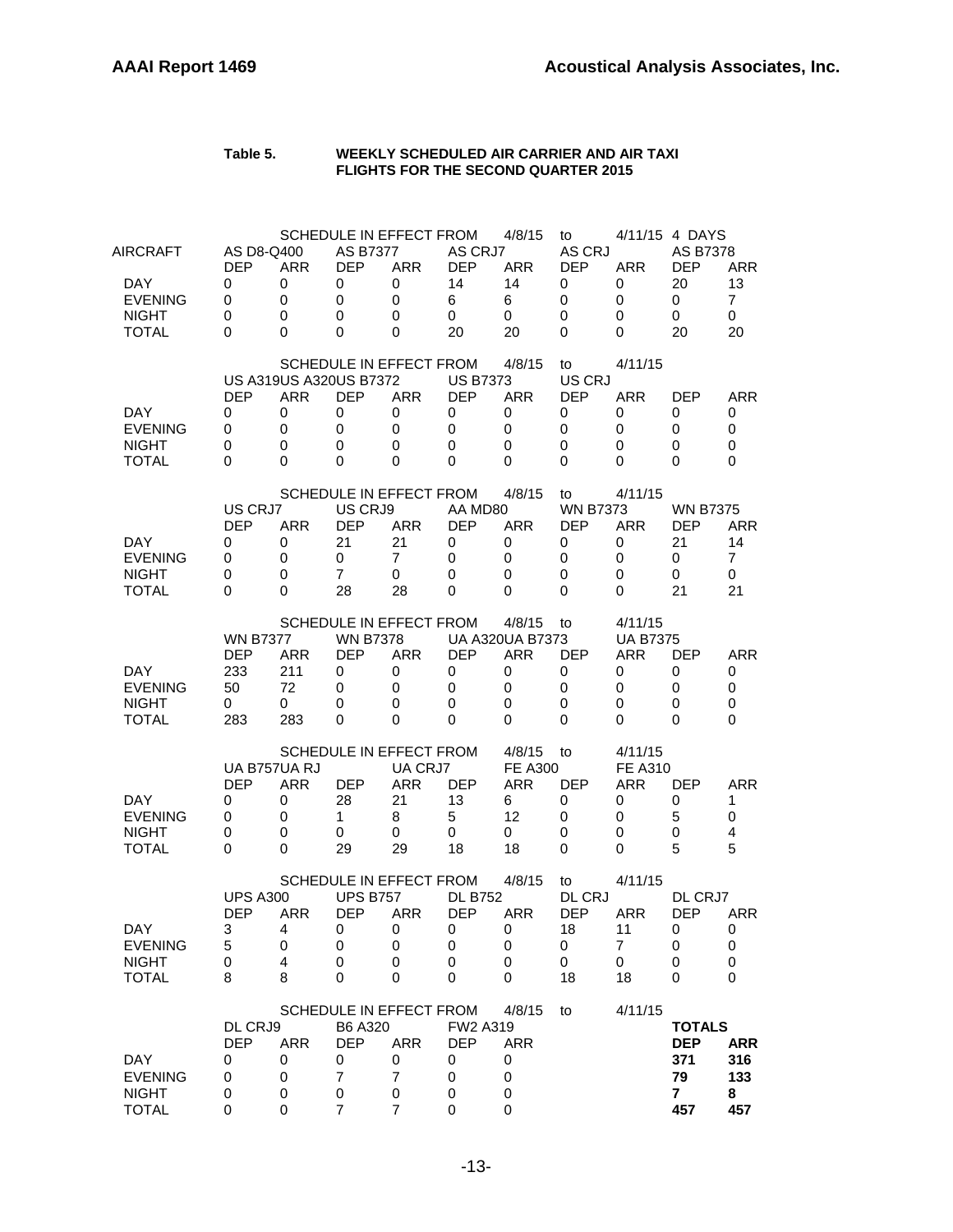#### **Table 5. WEEKLY SCHEDULED AIR CARRIER AND AIR TAXI FLIGHTS FOR THE SECOND QUARTER 2015**

| AIRCRAFT       | AS D8-Q400<br><b>DEP</b> | <b>ARR</b>             | <b>AS B7377</b><br><b>DEP</b> | SCHEDULE IN EFFECT FROM<br><b>ARR</b> | AS CRJ7<br><b>DEP</b> | 4/12/15 to<br><b>ARR</b> | AS CRJ<br><b>DEP</b> | 6/3/15<br><b>ARR</b> | 53 DAYS<br><b>AS B7378</b><br><b>DEP</b> | ARR            |
|----------------|--------------------------|------------------------|-------------------------------|---------------------------------------|-----------------------|--------------------------|----------------------|----------------------|------------------------------------------|----------------|
| DAY.           | 0                        | 0                      | 0                             | 0                                     | 14                    | 14                       | 0                    | 0                    | 20                                       | 13             |
| <b>EVENING</b> | 0                        | 0                      | 0                             | $\Omega$                              | 6                     | 6                        | 0                    | 0                    | 0                                        | $\overline{7}$ |
| <b>NIGHT</b>   | 0                        | 0                      | 0                             | 0                                     | 0                     | 0                        | 0                    | 0                    | 0                                        | 0              |
| <b>TOTAL</b>   | 0                        | 0                      | 0                             | 0                                     | 20                    | 20                       | 0                    | 0                    | 20                                       | 20             |
|                |                          |                        |                               |                                       |                       |                          |                      |                      |                                          |                |
|                |                          |                        |                               | SCHEDULE IN EFFECT FROM               |                       | 4/12/15 to               |                      | 6/3/15               |                                          |                |
|                |                          | US A319US A320US B7372 |                               |                                       | <b>US B7373</b>       |                          | US CRJ               |                      |                                          |                |
|                | <b>DEP</b>               | <b>ARR</b>             | <b>DEP</b>                    | <b>ARR</b>                            | <b>DEP</b>            | <b>ARR</b>               | <b>DEP</b>           | <b>ARR</b>           | <b>DEP</b>                               | <b>ARR</b>     |
| DAY.           | 0                        | 0                      | $\mathbf 0$                   | 0                                     | 0                     | 0                        | 0                    | 0                    | 0                                        | 0              |
| <b>EVENING</b> | 0                        | 0                      | 0                             | 0                                     | 0                     | 0                        | 0                    | 0                    | 0                                        | 0              |
| <b>NIGHT</b>   | 0                        | 0                      | 0                             | 0                                     | 0                     | 0                        | 0                    | 0                    | 0                                        | $\mathbf 0$    |
| <b>TOTAL</b>   | 0                        | 0                      | 0                             | 0                                     | 0                     | 0                        | 0                    | 0                    | 0                                        | 0              |
|                |                          |                        |                               |                                       |                       |                          |                      |                      |                                          |                |
|                |                          |                        |                               | SCHEDULE IN EFFECT FROM               |                       | $4/12/15$ to             |                      | 6/3/15               |                                          |                |
|                | US CRJ7                  |                        | US CRJ9                       |                                       | AA MD80               |                          | <b>WN B7373</b>      |                      | <b>WN B7375</b>                          |                |
|                | <b>DEP</b>               | <b>ARR</b>             | <b>DEP</b>                    | <b>ARR</b>                            | <b>DEP</b>            | <b>ARR</b>               | <b>DEP</b>           | <b>ARR</b>           | <b>DEP</b>                               | <b>ARR</b>     |
| DAY.           | 0                        | 0                      | 21                            | 21                                    | 0                     | 0                        | 0                    | 0                    | 21                                       | 14             |
| <b>EVENING</b> | 0                        | 0                      | 0                             | 7                                     | 0                     | 0                        | 0                    | 0                    | 0                                        | $\overline{7}$ |
| <b>NIGHT</b>   | 0                        | 0                      | $\overline{7}$                | 0                                     | 0                     | 0                        | 0                    | 0                    | 0                                        | $\mathbf 0$    |
| <b>TOTAL</b>   | 0                        | 0                      | 28                            | 28                                    | 0                     | 0                        | 0                    | 0                    | 21                                       | 21             |
|                |                          |                        |                               | SCHEDULE IN EFFECT FROM               |                       | 4/12/15 to               |                      | 6/3/15               |                                          |                |
|                | <b>WN B7377</b>          |                        | <b>WN B7378</b>               |                                       |                       | <b>UA A320UA B7373</b>   |                      | <b>UA B7375</b>      |                                          |                |
|                | <b>DEP</b>               | ARR                    | <b>DEP</b>                    | <b>ARR</b>                            | DEP                   | <b>ARR</b>               | <b>DEP</b>           | <b>ARR</b>           | <b>DEP</b>                               | ARR            |
| DAY            | 233                      | 211                    | 0                             | 0                                     | 0                     | 0                        | 0                    | 0                    | 0                                        | 0              |
| <b>EVENING</b> | 50                       | 72                     | 0                             | 0                                     | 0                     | 0                        | 0                    | 0                    | 0                                        | 0              |
| <b>NIGHT</b>   | 0                        | 0                      | 0                             | 0                                     | 0                     | 0                        | 0                    | 0                    | 0                                        | 0              |
| TOTAL          | 283                      | 283                    | 0                             | $\Omega$                              | 0                     | 0                        | 0                    | 0                    | 0                                        | 0              |
|                |                          |                        |                               |                                       |                       |                          |                      |                      |                                          |                |
|                |                          |                        |                               | SCHEDULE IN EFFECT FROM               |                       | $4/12/15$ to             |                      | 6/3/15               |                                          |                |
|                |                          | UA B757UA RJ           |                               | UA CRJ7                               |                       | <b>FE A300</b>           |                      | <b>FE A310</b>       |                                          |                |
|                | <b>DEP</b>               | <b>ARR</b>             | <b>DEP</b>                    | <b>ARR</b>                            | <b>DEP</b>            | <b>ARR</b>               | <b>DEP</b>           | ARR                  | <b>DEP</b>                               | ARR            |
| DAY.           | 0                        | 0                      | 31                            | 18                                    | 7                     | 7                        | 0                    | 0                    | 0                                        | 1              |
| <b>EVENING</b> | 0                        | 0                      | 6                             | 19                                    | 0                     | 0                        | 0                    | 0                    | 5                                        | $\mathbf 0$    |
| <b>NIGHT</b>   | 0                        | 0                      | 0                             | 0                                     | 0                     | 0                        | 0                    | 0                    | 0                                        | 4              |
| <b>TOTAL</b>   | 0                        | 0                      | 37                            | 37                                    | $\overline{7}$        | 7                        | $\Omega$             | 0                    | 5                                        | 5              |
|                |                          |                        |                               | SCHEDULE IN EFFECT FROM               |                       | $4/12/15$ to             |                      | 6/3/15               |                                          |                |
|                | <b>UPS A300</b>          |                        | <b>UPS B757</b>               |                                       | <b>DL B752</b>        |                          | <b>DL CRJ</b>        |                      | DL CRJ7                                  |                |
|                | <b>DEP</b>               | <b>ARR</b>             | <b>DEP</b>                    | <b>ARR</b>                            | <b>DEP</b>            | <b>ARR</b>               | <b>DEP</b>           | <b>ARR</b>           | <b>DEP</b>                               | ARR            |
| DAY            | 3                        | 4                      | 0                             | 0                                     | 0                     | 0                        | 18                   | 11                   | 0                                        | 0              |
| <b>EVENING</b> | 5                        | 0                      | 0                             | 0                                     | 0                     | 0                        | 0                    | $\overline{7}$       | 0                                        | 0              |
| <b>NIGHT</b>   | 0                        | 4                      | 0                             | 0                                     | 0                     | 0                        | 0                    | 0                    | 0                                        | 0              |
| <b>TOTAL</b>   | 8                        | 8                      | 0                             | 0                                     | 0                     | 0                        | 18                   | 18                   | 0                                        | 0              |
|                |                          |                        |                               |                                       |                       |                          |                      |                      |                                          |                |
|                |                          |                        |                               | SCHEDULE IN EFFECT FROM               |                       | $4/12/15$ to             |                      | 6/3/15               |                                          |                |
|                | DL CRJ9                  |                        | B6 A320                       |                                       | FW2 A319              |                          |                      |                      | <b>TOTALS</b>                            |                |
|                | <b>DEP</b>               | <b>ARR</b>             | <b>DEP</b>                    | <b>ARR</b>                            | <b>DEP</b>            | <b>ARR</b>               |                      |                      | <b>DEP</b>                               | <b>ARR</b>     |
| <b>DAY</b>     | 0                        | 0                      | 0                             | 0                                     | 0                     | 0                        |                      |                      | 368                                      | 314            |
| <b>EVENING</b> | 0                        | 0                      | $\overline{7}$                | $\overline{7}$                        | 0                     | 0                        |                      |                      | 79                                       | 132            |
| <b>NIGHT</b>   | 0                        | 0                      | 0                             | 0                                     | 0                     | 0                        |                      |                      | $\mathbf{7}$                             | 8              |
| <b>TOTAL</b>   | 0                        | 0                      | $\overline{7}$                | $\overline{7}$                        | 0                     | 0                        |                      |                      | 454                                      | 454            |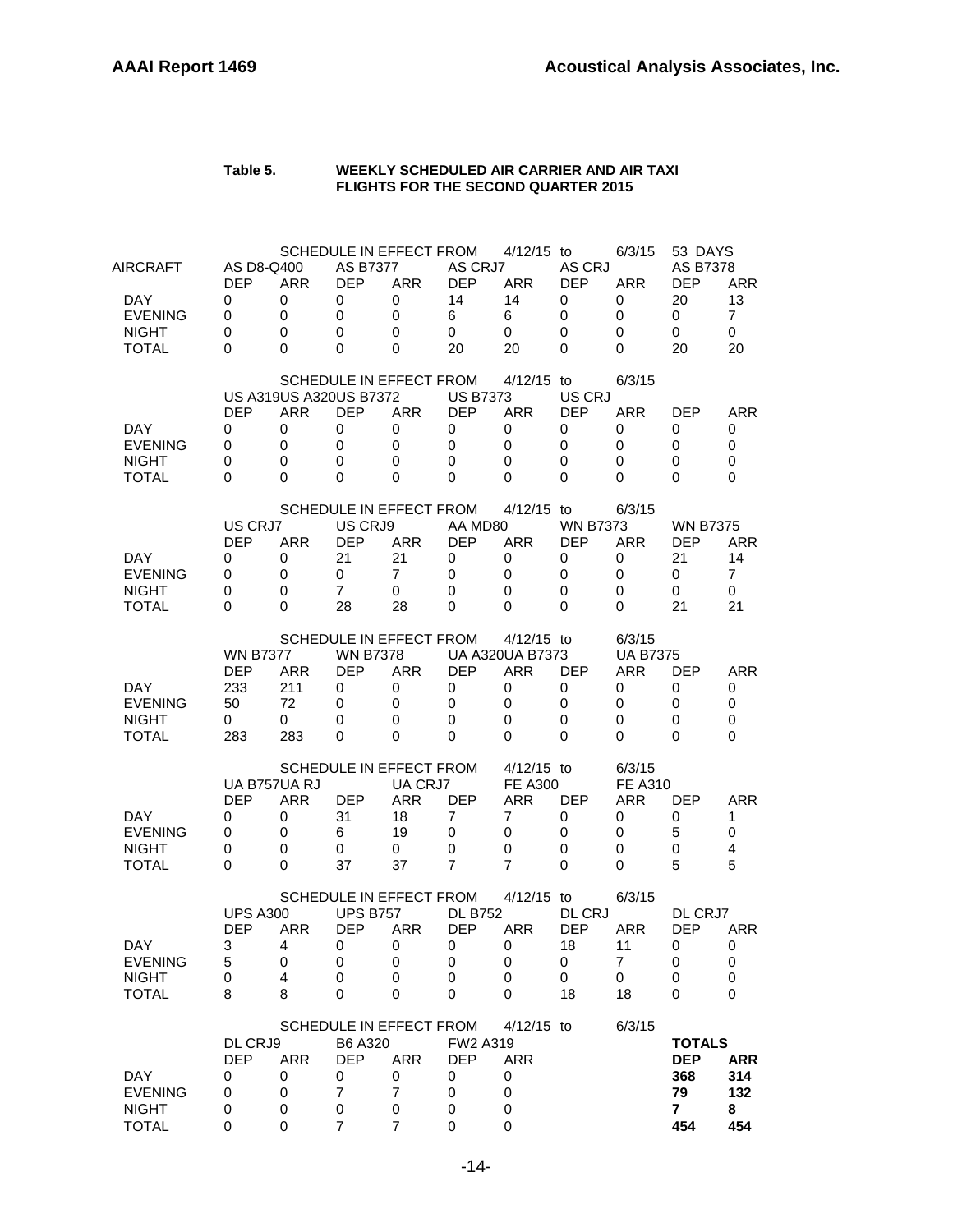| Table 5. | WEEKLY SCHEDULED AIR CARRIER AND AIR TAXI  |
|----------|--------------------------------------------|
|          | <b>FLIGHTS FOR THE SECOND QUARTER 2015</b> |

| AIRCRAFT<br><b>DAY</b><br><b>EVENING</b><br><b>NIGHT</b><br><b>TOTAL</b> | AS D8-Q400<br><b>DEP</b><br>0<br>0<br>0<br>0           | <b>ARR</b><br>0<br>0<br>0<br>0                           | <b>AS B7377</b><br><b>DEP</b><br>0<br>0<br>0<br>0        | SCHEDULE IN EFFECT FROM<br><b>ARR</b><br>0<br>0<br>0<br>0                           | AS CRJ7<br><b>DEP</b><br>14<br>6<br>0<br>20       | 6/4/15<br><b>ARR</b><br>14<br>6<br>$\mathbf 0$<br>20                      | to<br>AS CRJ<br><b>DEP</b><br>0<br>0<br>0<br>0          | 6/6/15<br><b>ARR</b><br>0<br>0<br>0<br>0                   | 3.00<br><b>AS B7378</b><br><b>DEP</b><br>20<br>0<br>0<br>20       | <b>DAYS</b><br>ARR<br>13<br>$\overline{7}$<br>$\mathbf 0$<br>20 |
|--------------------------------------------------------------------------|--------------------------------------------------------|----------------------------------------------------------|----------------------------------------------------------|-------------------------------------------------------------------------------------|---------------------------------------------------|---------------------------------------------------------------------------|---------------------------------------------------------|------------------------------------------------------------|-------------------------------------------------------------------|-----------------------------------------------------------------|
| DAY<br><b>EVENING</b><br><b>NIGHT</b><br><b>TOTAL</b>                    | <b>DEP</b><br>0<br>0<br>0<br>$\Omega$                  | US A319US A320US B7372<br><b>ARR</b><br>0<br>0<br>0<br>0 | <b>DEP</b><br>0<br>0<br>0<br>0                           | SCHEDULE IN EFFECT FROM<br><b>ARR</b><br>0<br>0<br>0<br>$\Omega$                    | <b>US B7373</b><br>DEP<br>0<br>0<br>0<br>$\Omega$ | 6/4/15<br><b>ARR</b><br>0<br>0<br>0<br>0                                  | to<br>US CRJ<br><b>DEP</b><br>0<br>0<br>0<br>0          | 6/6/15<br><b>ARR</b><br>0<br>0<br>0<br>0                   | <b>DEP</b><br>0<br>0<br>0<br>0                                    | <b>ARR</b><br>0<br>0<br>0<br>$\Omega$                           |
| DAY.<br><b>EVENING</b><br><b>NIGHT</b><br>TOTAL                          | US CRJ7<br><b>DEP</b><br>0<br>0<br>0<br>$\Omega$       | ARR<br>0<br>0<br>0<br>0                                  | US CRJ9<br><b>DEP</b><br>21<br>6<br>$\overline{7}$<br>34 | SCHEDULE IN EFFECT FROM<br><b>ARR</b><br>27<br>$\overline{7}$<br>0<br>34            | AA MD80<br><b>DEP</b><br>0<br>0<br>0<br>0         | 6/4/15<br><b>ARR</b><br>0<br>0<br>0<br>0                                  | to<br><b>WN B7373</b><br><b>DEP</b><br>0<br>0<br>0<br>0 | 6/6/15<br><b>ARR</b><br>0<br>0<br>0<br>0                   | <b>WN B7375</b><br><b>DEP</b><br>21<br>0<br>0<br>21               | <b>ARR</b><br>14<br>$\overline{7}$<br>$\mathbf 0$<br>21         |
| DAY<br><b>EVENING</b><br><b>NIGHT</b><br><b>TOTAL</b>                    | <b>WN B7377</b><br><b>DEP</b><br>233<br>50<br>0<br>283 | ARR<br>211<br>72<br>0<br>283                             | <b>WN B7378</b><br><b>DEP</b><br>0<br>0<br>0<br>0        | SCHEDULE IN EFFECT FROM<br><b>ARR</b><br>0<br>0<br>0<br>0                           | <b>DEP</b><br>0<br>0<br>0<br>0                    | 6/4/15<br><b>UA A320UA B7373</b><br><b>ARR</b><br>0<br>0<br>0<br>$\Omega$ | to<br><b>DEP</b><br>0<br>0<br>0<br>0                    | 6/6/15<br><b>UA B7375</b><br>ARR<br>0<br>0<br>0<br>0       | <b>DEP</b><br>0<br>0<br>0<br>0                                    | <b>ARR</b><br>0<br>0<br>0<br>$\Omega$                           |
| <b>DAY</b><br><b>EVENING</b><br><b>NIGHT</b><br><b>TOTAL</b>             | <b>DEP</b><br>0<br>0<br>0<br>$\Omega$                  | UA B757UA RJ<br><b>ARR</b><br>0<br>0<br>0<br>0           | <b>DEP</b><br>17<br>6<br>0<br>23                         | SCHEDULE IN EFFECT FROM<br>UA CRJ7<br><b>ARR</b><br>10<br>13<br>0<br>23             | <b>DEP</b><br>4<br>0<br>0<br>4                    | 6/4/15<br><b>FE A300</b><br><b>ARR</b><br>4<br>0<br>0<br>4                | to<br><b>DEP</b><br>0<br>0<br>0<br>0                    | 6/6/15<br><b>FE A310</b><br><b>ARR</b><br>0<br>0<br>0<br>0 | <b>DEP</b><br>0<br>5<br>0<br>5                                    | <b>ARR</b><br>1<br>0<br>4<br>5                                  |
| <b>DAY</b><br><b>EVENING</b><br><b>NIGHT</b><br><b>TOTAL</b>             | <b>UPS A300</b><br><b>DEP</b><br>3<br>5<br>0<br>8      | <b>ARR</b><br>4<br>0<br>4<br>8                           | <b>UPS B757</b><br><b>DEP</b><br>0<br>0<br>0<br>0        | <b>SCHEDULE IN EFFECT FROM</b><br><b>ARR</b><br>0<br>0<br>0<br>$\mathbf 0$          | <b>DL B752</b><br><b>DEP</b><br>0<br>0<br>0<br>0  | 6/4/15<br><b>ARR</b><br>0<br>0<br>0<br>0                                  | to<br><b>DL CRJ</b><br><b>DEP</b><br>18<br>0<br>0<br>18 | 6/6/15<br><b>ARR</b><br>11<br>7<br>0<br>18                 | DL CRJ7<br><b>DEP</b><br>0<br>0<br>0<br>$\mathbf 0$               | <b>ARR</b><br>0<br>0<br>0<br>0                                  |
| DAY<br><b>EVENING</b><br><b>NIGHT</b><br><b>TOTAL</b>                    | DL CRJ9<br><b>DEP</b><br>0<br>0<br>0<br>0              | <b>ARR</b><br>0<br>0<br>0<br>0                           | B6 A320<br><b>DEP</b><br>0<br>7<br>0<br>$\overline{7}$   | SCHEDULE IN EFFECT FROM<br><b>ARR</b><br>0<br>$\overline{7}$<br>0<br>$\overline{7}$ | FW2 A319<br><b>DEP</b><br>0<br>0<br>0<br>0        | 6/4/15<br><b>ARR</b><br>0<br>0<br>0<br>0                                  | to                                                      | 6/6/15                                                     | <b>TOTALS</b><br><b>DEP</b><br>351<br>85<br>$\overline{7}$<br>443 | <b>ARR</b><br>309<br>126<br>8<br>443                            |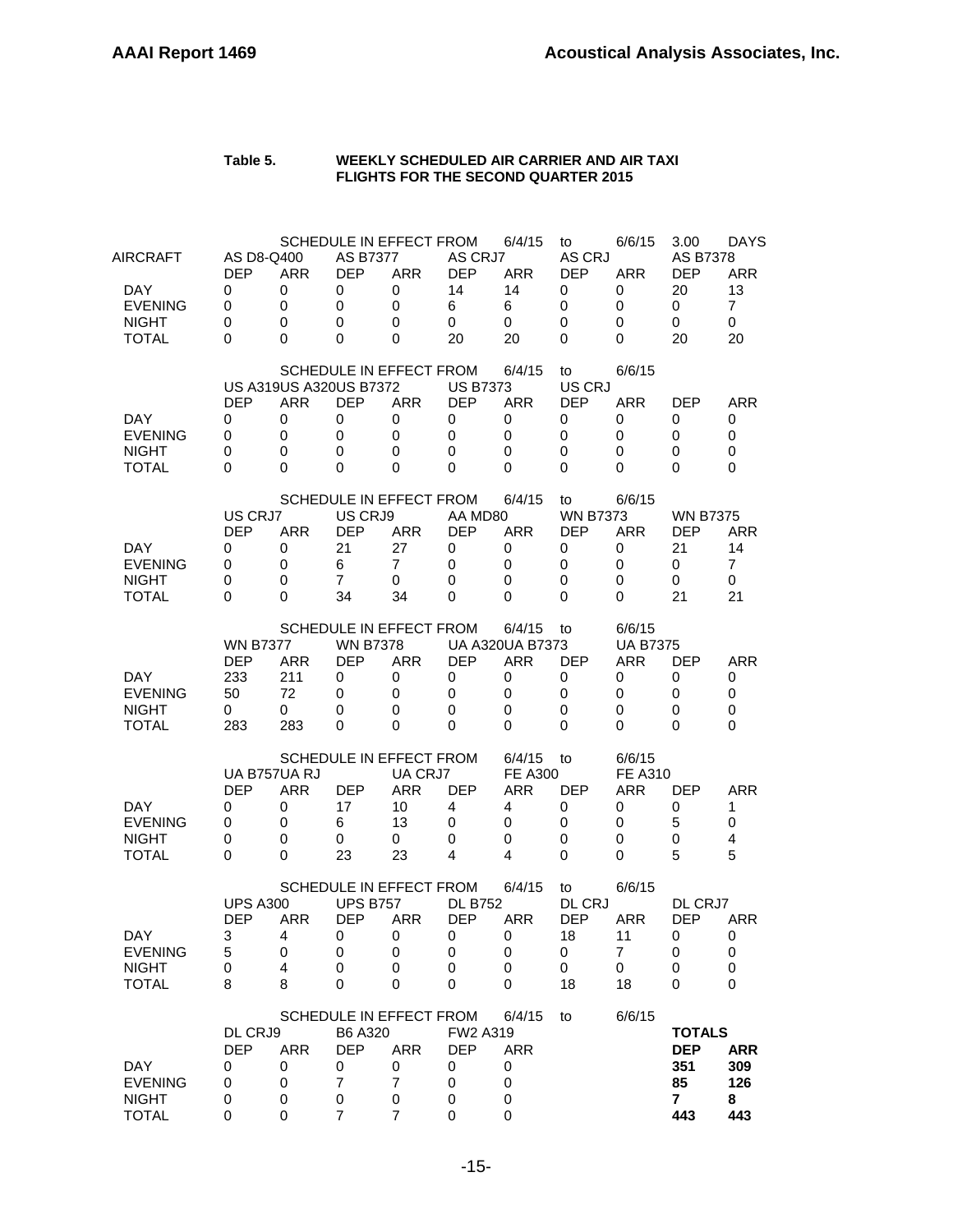#### **Table 5. WEEKLY SCHEDULED AIR CARRIER AND AIR TAXI FLIGHTS FOR THE SECOND QUARTER 2015**

| DAY<br><b>EVENING</b><br><b>NIGHT</b>                              | DL CRJ9<br><b>DEP</b><br>0<br>0<br>0                   | <b>ARR</b><br>0<br>0<br>0                                | B6 A320<br><b>DEP</b><br>0<br>$\overline{7}$<br>0                         | SCHEDULE IN EFFECT FROM<br><b>ARR</b><br>0<br>$\overline{7}$<br>0             | <b>FW2 A319</b><br><b>DEP</b><br>0<br>0<br>0             | 6/7/15<br><b>ARR</b><br>0<br>0<br>0                                | to                                                      | 6/30/15                                                      | <b>TOTALS</b><br><b>DEP</b><br>343<br>102<br>$\overline{7}$ | <b>ARR</b><br>309<br>135<br>8                                |
|--------------------------------------------------------------------|--------------------------------------------------------|----------------------------------------------------------|---------------------------------------------------------------------------|-------------------------------------------------------------------------------|----------------------------------------------------------|--------------------------------------------------------------------|---------------------------------------------------------|--------------------------------------------------------------|-------------------------------------------------------------|--------------------------------------------------------------|
| DAY<br><b>EVENING</b><br><b>NIGHT</b><br><b>TOTAL</b>              | <b>DEP</b><br>3<br>5<br>0<br>8                         | <b>ARR</b><br>4<br>$\mathbf 0$<br>4<br>8                 | <b>DEP</b><br>0<br>$\mathbf 0$<br>0<br>0                                  | ARR<br>0<br>0<br>0<br>$\Omega$                                                | <b>DEP</b><br>0<br>0<br>0<br>0                           | ARR<br>0<br>0<br>0<br>0                                            | <b>DEP</b><br>18<br>0<br>0<br>18                        | <b>ARR</b><br>11<br>$\overline{7}$<br>0<br>18                | <b>DEP</b><br>0<br>$\mathbf 0$<br>0<br>0                    | ARR<br>0<br>0<br>$\mathbf 0$<br>0                            |
|                                                                    | <b>UPS A300</b>                                        |                                                          | <b>UPS B757</b>                                                           | SCHEDULE IN EFFECT FROM                                                       |                                                          | 6/7/15<br><b>DL B752</b>                                           | to                                                      | 6/30/15<br>DL CRJ                                            |                                                             | DL CRJ7                                                      |
| DAY.<br><b>EVENING</b><br><b>NIGHT</b><br><b>TOTAL</b>             | <b>DEP</b><br>0<br>0<br>0<br>0                         | UA B757UA RJ<br><b>ARR</b><br>0<br>0<br>0<br>$\Omega$    | DEP<br>17<br>6<br>0<br>23                                                 | SCHEDULE IN EFFECT FROM<br>UA CRJ7<br><b>ARR</b><br>10<br>13<br>0<br>23       | <b>DEP</b><br>4<br>0<br>0<br>4                           | 6/7/15<br><b>FE A300</b><br><b>ARR</b><br>4<br>0<br>0<br>4         | to<br><b>DEP</b><br>0<br>0<br>0<br>0                    | 6/30/15<br><b>FE A310</b><br>ARR<br>0<br>0<br>0<br>$\Omega$  | <b>DEP</b><br>0<br>5<br>0<br>5                              | ARR<br>1<br>0<br>4<br>5                                      |
| DAY.<br><b>EVENING</b><br><b>NIGHT</b><br><b>TOTAL</b>             | <b>WN B7377</b><br><b>DEP</b><br>224<br>66<br>0<br>290 | <b>ARR</b><br>210<br>80<br>0<br>290                      | <b>WN B7378</b><br><b>DEP</b><br>0<br>0<br>0<br>0                         | SCHEDULE IN EFFECT FROM<br><b>ARR</b><br>0<br>0<br>0<br>$\Omega$              | <b>DEP</b><br>0<br>0<br>0<br>0                           | 6/7/15<br>UA A320UA B7373<br><b>ARR</b><br>0<br>0<br>0<br>$\Omega$ | to<br><b>DEP</b><br>0<br>0<br>0<br>0                    | 6/30/15<br><b>UA B7375</b><br><b>ARR</b><br>0<br>0<br>0<br>0 | <b>DEP</b><br>0<br>0<br>0<br>0                              | <b>ARR</b><br>0<br>0<br>0<br>0                               |
| DAY.<br><b>EVENING</b><br><b>NIGHT</b><br><b>TOTAL</b>             | US CRJ7<br><b>DEP</b><br>0<br>0<br>0<br>0              | <b>ARR</b><br>0<br>0<br>0<br>0                           | US CRJ9<br><b>DEP</b><br>21<br>6<br>$\overline{7}$<br>34                  | SCHEDULE IN EFFECT FROM<br>ARR<br>27<br>$\overline{7}$<br>0<br>34             | AA MD80<br><b>DEP</b><br>0<br>0<br>0<br>0                | 6/7/15<br>ARR<br>0<br>0<br>0<br>0                                  | to<br><b>WN B7373</b><br><b>DEP</b><br>0<br>0<br>0<br>0 | 6/30/15<br><b>ARR</b><br>0<br>0<br>0<br>0                    | <b>WN B7375</b><br><b>DEP</b><br>21<br>0<br>0<br>21         | <b>ARR</b><br>14<br>7<br>0<br>21                             |
| <b>DAY</b><br><b>EVENING</b><br><b>NIGHT</b><br><b>TOTAL</b>       | <b>DEP</b><br>0<br>0<br>0<br>0                         | US A319US A320US B7372<br><b>ARR</b><br>0<br>0<br>0<br>0 | <b>DEP</b><br>0<br>0<br>0<br>0                                            | SCHEDULE IN EFFECT FROM<br><b>ARR</b><br>0<br>0<br>0<br>0                     | <b>US B7373</b><br><b>DEP</b><br>0<br>0<br>0<br>0        | 6/7/15<br><b>ARR</b><br>0<br>0<br>0<br>0                           | to<br>US CRJ<br><b>DEP</b><br>0<br>0<br>0<br>0          | 6/30/15<br><b>ARR</b><br>0<br>0<br>0<br>0                    | <b>DEP</b><br>0<br>0<br>0<br>0                              | <b>ARR</b><br>0<br>0<br>$\mathbf 0$<br>0                     |
| AIRCRAFT<br>DAY.<br><b>EVENING</b><br><b>NIGHT</b><br><b>TOTAL</b> | AS D8-Q400<br><b>DEP</b><br>0<br>0<br>0<br>0           | <b>ARR</b><br>0<br>$\mathbf 0$<br>$\mathbf 0$<br>0       | <b>AS B7377</b><br><b>DEP</b><br>0<br>$\mathbf 0$<br>$\Omega$<br>$\Omega$ | SCHEDULE IN EFFECT FROM<br><b>ARR</b><br>0<br>$\mathbf 0$<br>$\mathbf 0$<br>0 | AS CRJ7<br><b>DEP</b><br>14<br>$\overline{7}$<br>0<br>21 | 6/7/15<br><b>ARR</b><br>14<br>$\overline{7}$<br>0<br>21            | to<br>AS CRJ<br><b>DEP</b><br>0<br>0<br>0<br>0          | 6/30/15 24.00<br><b>ARR</b><br>0<br>0<br>0<br>0              | AS B7378<br><b>DEP</b><br>21<br>0<br>0<br>21                | <b>DAYS</b><br><b>ARR</b><br>14<br>$\overline{7}$<br>0<br>21 |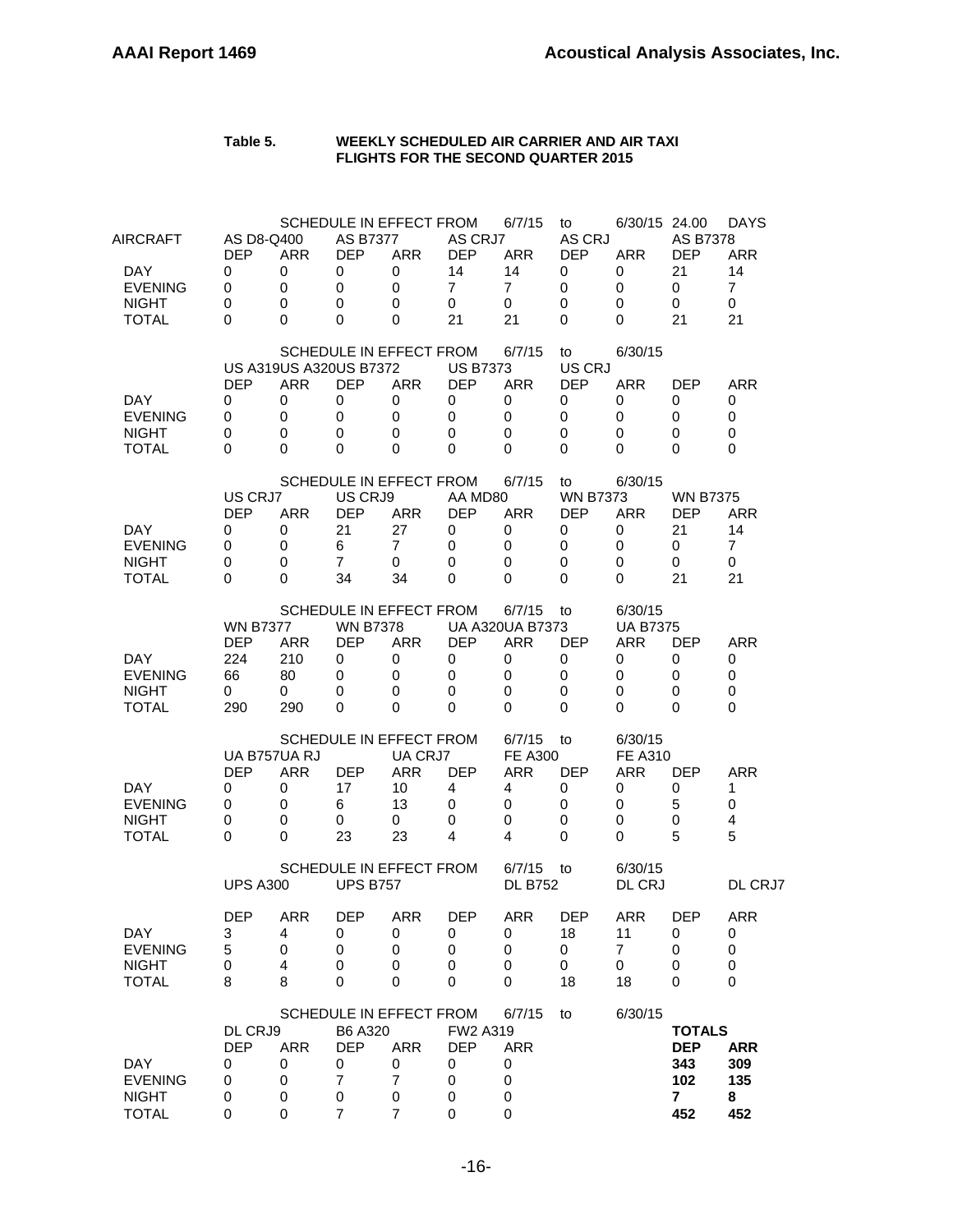## **TABLE 5. (CONTINUED)**

## SECOND QUARTER 2015

PERIOD TOTALS FOR AIR CARRIERS AND AIR TAXIS

## AIR CARRIERS

| DAY          | DEP<br>4071 | ARR<br>3789 |
|--------------|-------------|-------------|
| EVE          | 1050        | 1228        |
| <b>NIGHT</b> |             | 104         |
| <b>TOTAL</b> | 5121        | 5121        |
| AIR TAXIS    |             |             |
|              | DEP         | ARR         |
| DAY          | 1122        | 907         |
| EVE          | 183         | 489         |
| NIGHT        | 91          |             |
| TOTAL        | 1396        | 1396        |

#### AIR CARRIERS AND AIR TAXIS

|              | DEP  | ARR  |
|--------------|------|------|
| DAY          | 5193 | 4696 |
| EVE.         | 1233 | 1717 |
| NIGHT        | 91   | 104  |
| <b>TOTAL</b> | 6517 | 6517 |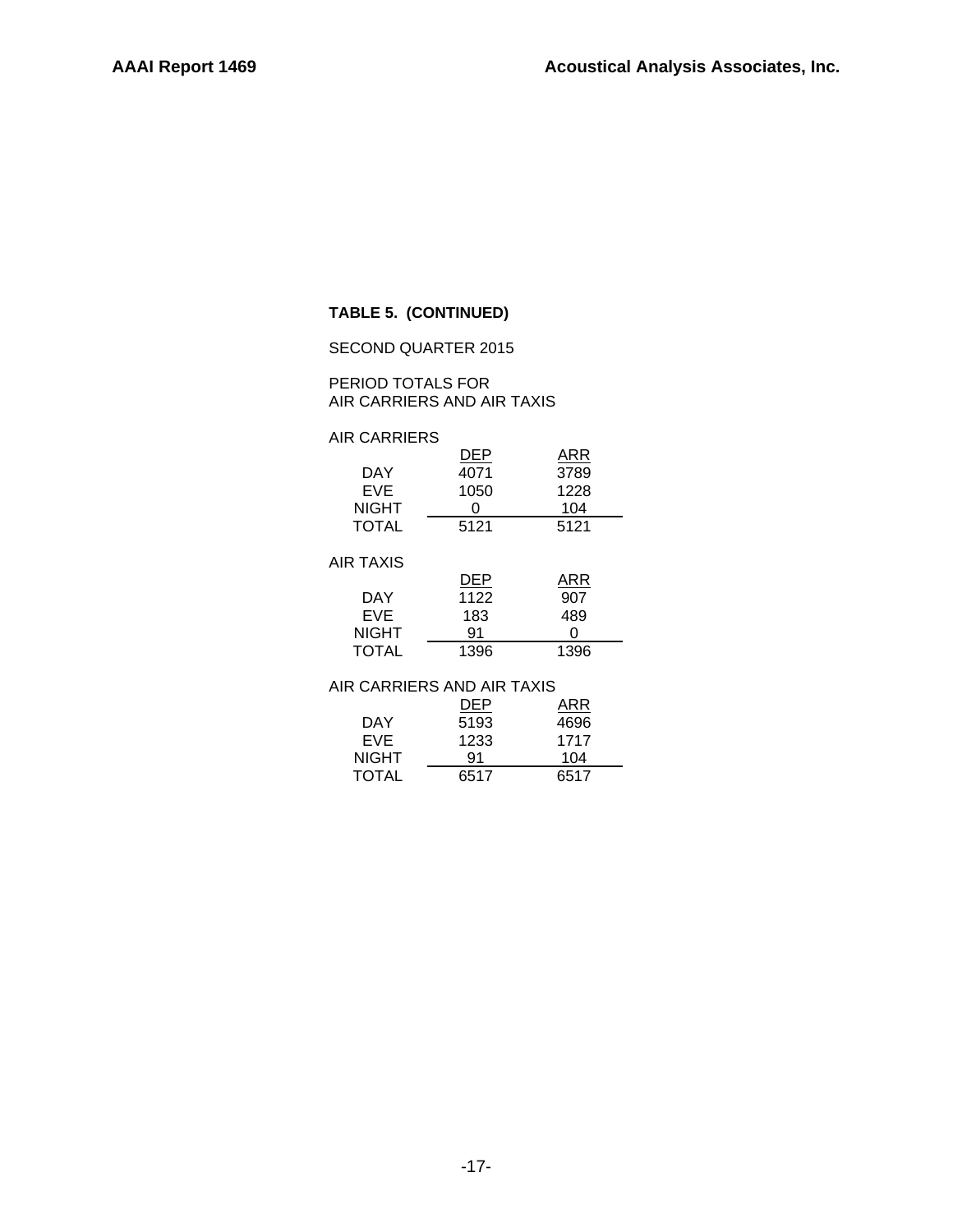## **VI. INCOMPATIBLE LAND USE**

The contours shown in Figures 1 and 2 were digitized and overlaid on a digital land use map of the area around the Airport. The total areas enclosed by the 65 and 70 dB CNEL contours were 544.7 and 234.5 acres, respectively. The areas of incompatible land uses enclosed by the contours were then computed. The incompatible land use areas were 5.59 acres within the 65 dB contour of which 0.37 acres were also within the 70 dB contour.

It should be noted that the above incompatible land areas do not include the soundproofed schools in the vicinity of the Airport (the Luther Burbank Middle School, St. Patrick and Glenwood Schools). The above incompatible land use areas also do not include those residences to which the Airport has acquired avigation easements. Within the 65 dB contour, the Airport has acquired avigation easements, through its ongoing residential sound insulation program, to 102 parcels of land. Those 102 parcels total 14.54 acres. One of the 102 parcels is also located within the 70 dB contour. Within the 65 dB contour, the Airport has also acquired avigation easements, under the Court of Appeal decision in Baker v. Burbank-Glendale-Pasadena Airport Authority, 220 Cal. App. 3d 1602 (1990), to 56 parcels of land. For 48 of the 56 parcels, the Authority has acquired avigation easements both through Baker and through its ongoing sound insulation program. Those 48 parcels are included in the total number of sound insulation program avigation easements set forth above. The 7 remaining Baker easement parcels total 0.89 acres.

It should be noted that the Airport Authority has made repeated attempts over the past several years to acoustically treat and obtain avigation easements at 38 single family residential parcels, totaling approximately 5.46 acres of the incompatible land use area within the 65 dB contour. Owners of these parcels have either refused to respond to notices regarding the sound insulation program, have withdrawn from the program, or own properties with major building code deficiencies that prevent them from participating.

The estimated numbers of incompatible residences are 40 within the 65 dB contour, of which 2 are also within the 70 dB contour. The estimated numbers of people residing within the 65 and 70 dB CNEL contours are 108 and 5, respectively.

-18-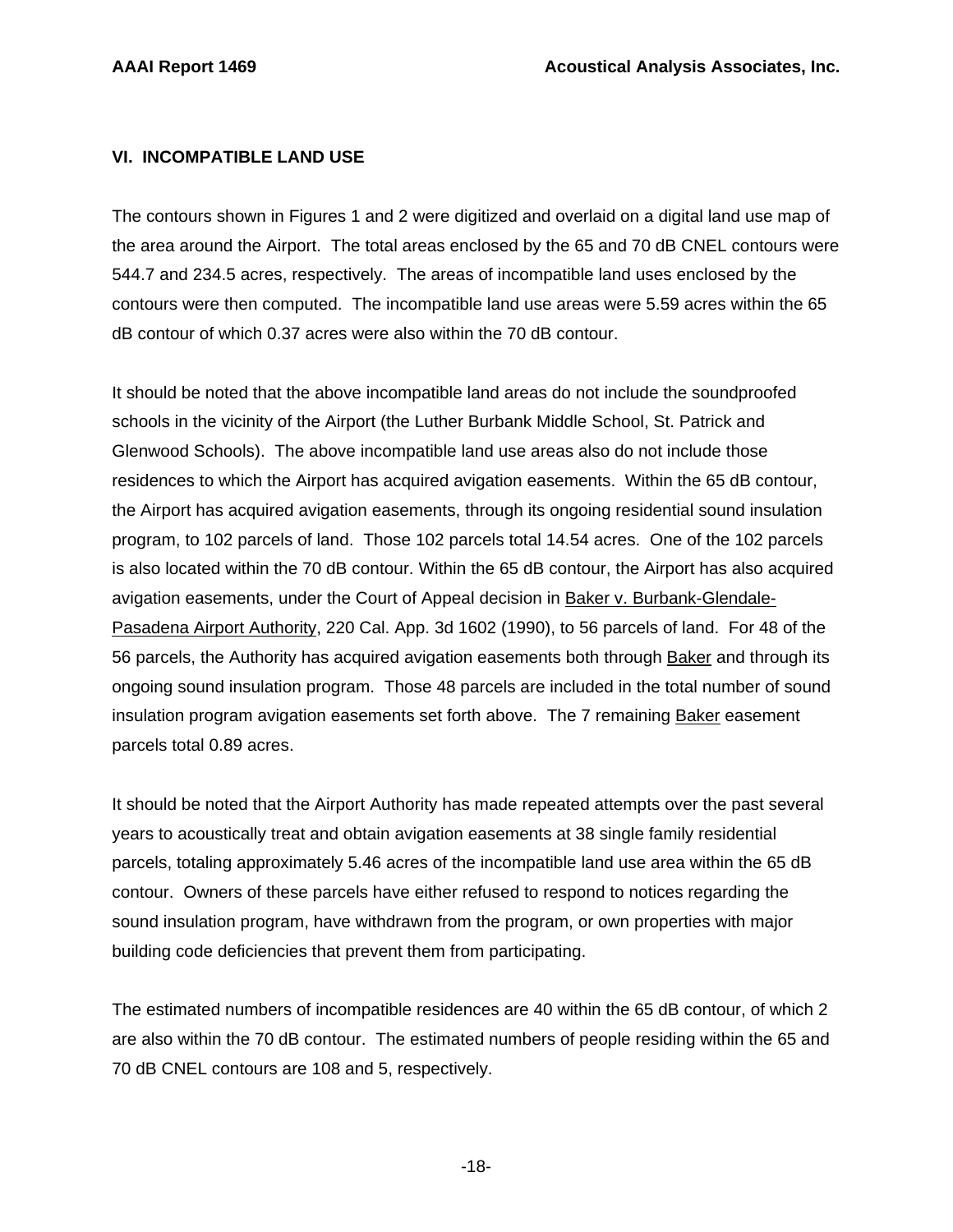## **REFERENCES**

- 1. California Department of Transportation, Division of Aeronautics, "Noise Standards", California Code of Regulations, Title 21, Chapter 2.5, Subchapter 6.
- 2. L-30488, Department of Transportation, State of California, 27 June 1984.
- 3. "Quarterly Noise Monitoring at Burbank Airport, Third Quarter 2014", AAAI Report 1444.
- 4. "Quarterly Noise Monitoring at Burbank Airport, Fourth Quarter 2014", AAAI Report 1446.
- 5. "Quarterly Noise Monitoring at Bob Hope Airport, First Quarter 2015", AAAI Report 1468.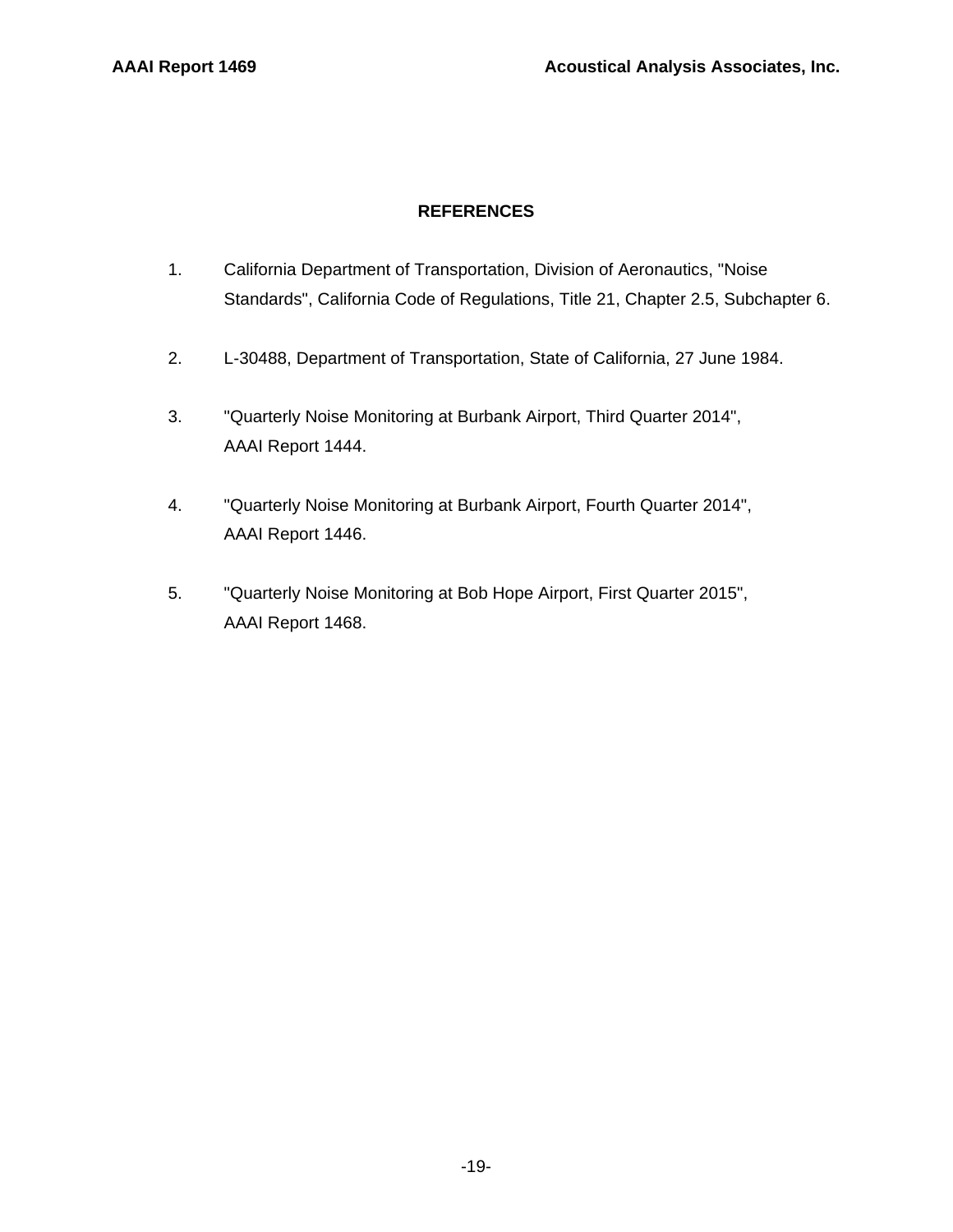**APPENDIX A NOISE MONITOR INSTRUMENTATION**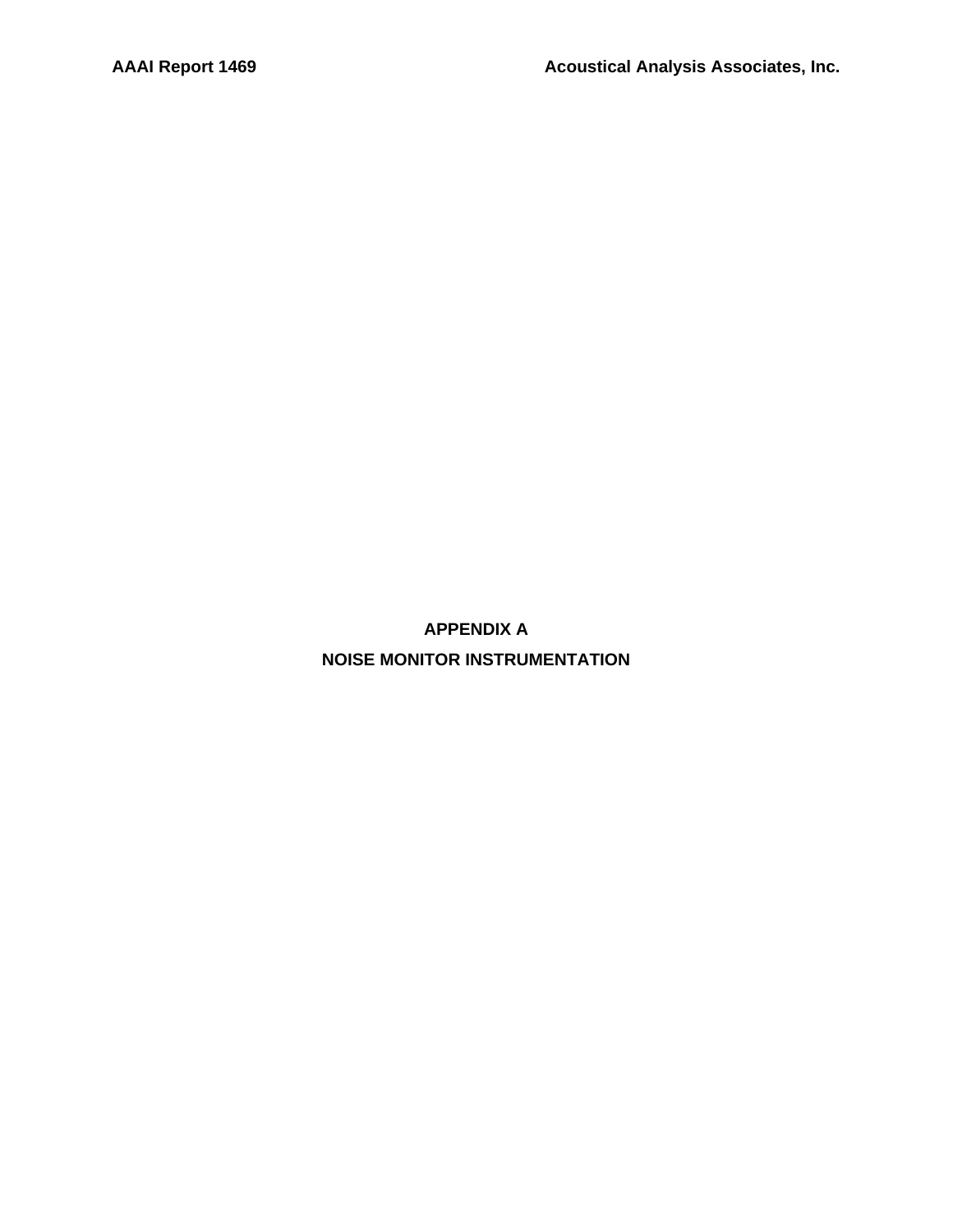# **APPENDIX A NOISE MONITOR INSTRUMENTATION**

The permanent noise monitor system, manufactured by Bruel & Kjaer, consists of 20 noise monitoring terminals (NMT) connected to a central site by DSL or wireless connections. The system block diagram showing the major elements is shown in Figure A-1. The electrical signal generated by the microphone/preamplifier assembly at each site is processed and saved locally in the B & K sound level meter. The signal is passed through an A-weighting filter and is then detected and converted to a digital level signal in decibels with a resolution of 0.1 dB.

The stored sound level data at each site is dumped once every 24-hour period via wireless or DSL connection to the central site. The data received by the central site are processed by the ANOMS computer software. According to preset parameters, the noise is separated into two categories--aircraft noise and community noise. Each event attributed to an aircraft is saved in a noise event file. Computations are made of hourly noise level, community noise equivalent level, runway use, and other parameters. A wide variety of data presentations is available by exercising a number of routines provided by B & K, as well as special-purpose routines that can be generated by the user.

The locations of the remote sites (shown in Figure 3) are listed by latitude and longitude in Table A-1.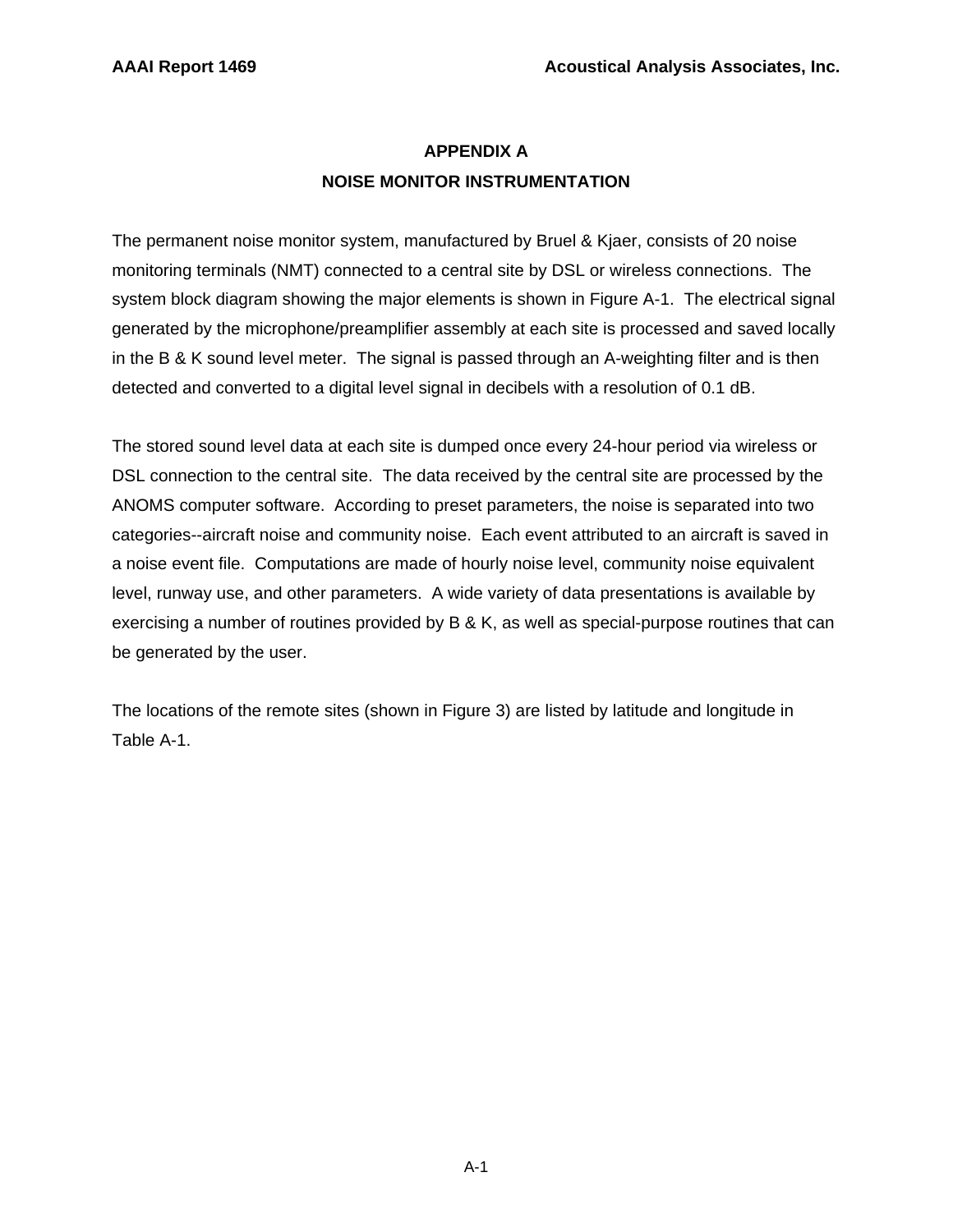

**Figure A-1. Permanent Noise Monitor System Schematic**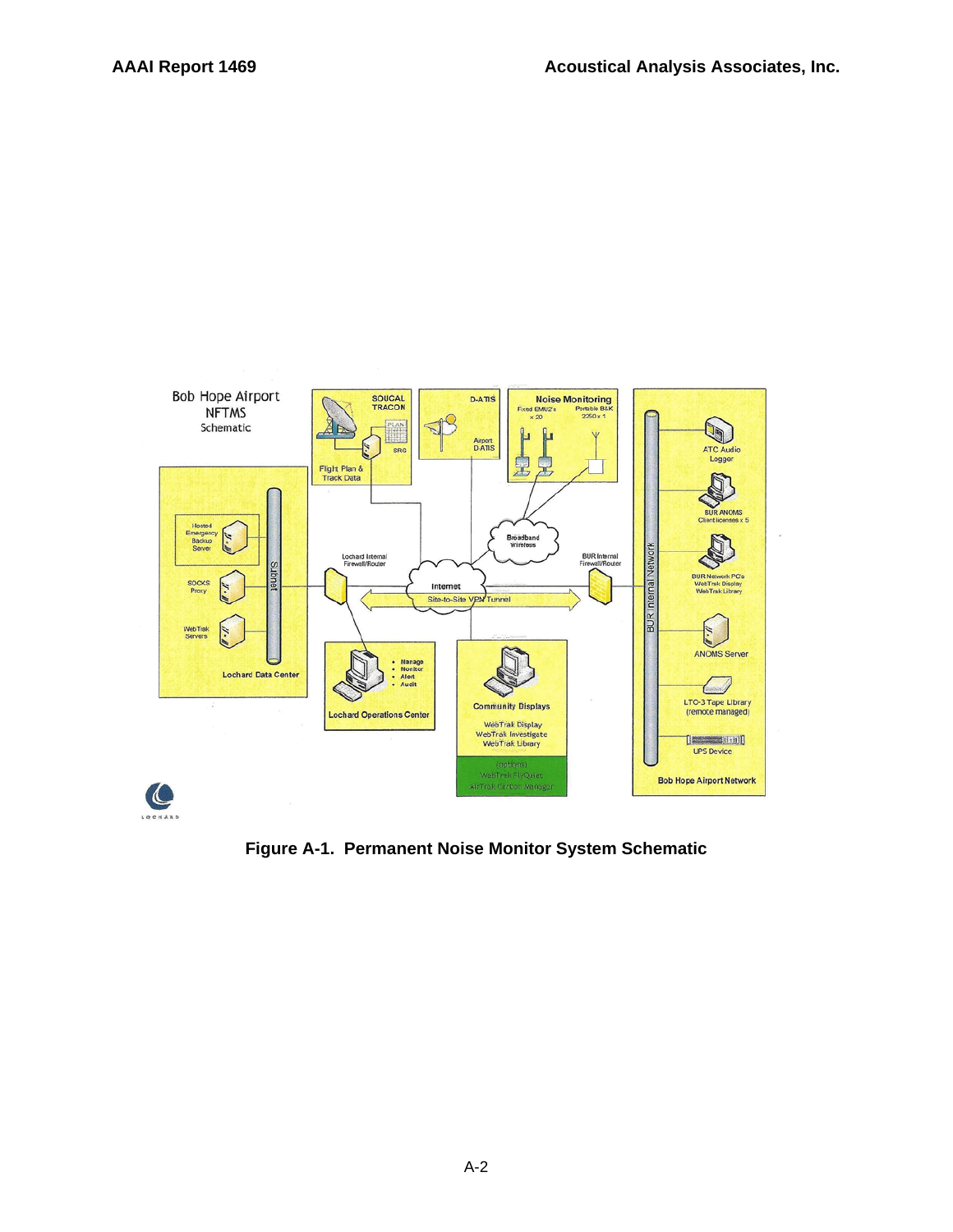# TABLE A-1 NOISE MONITOR SITE LOCATIONS

| NMT | Latitude  | Longitude   |
|-----|-----------|-------------|
| 1   | 34.188424 | -118.358983 |
| 2   | 34.184296 | -118.347330 |
| 3   | 34.175731 | -118.354197 |
| 4   | 34.212022 | -118.364391 |
| 5   | 34.215261 | -118.357381 |
| 6   | 34.220705 | -118.365214 |
| 7   | 34.224979 | -118.363989 |
| 9   | 34.198871 | -118.398889 |
| 10  | 34.195336 | -118.342392 |
| 11  | 34.197321 | -118.340376 |
| 12  | 34.190175 | -118.365404 |
| 13  | 34.181303 | -118.345270 |
| 14  | 34.178786 | -118.347134 |
| 15  | 34.173922 | -118.363157 |
| 16  | 34.181185 | -118.350949 |
| 18  | 34.196899 | -118.389014 |
| 19  | 34.181277 | -118.357866 |
| 20  | 34.188378 | -118.351878 |
| 21  | 34.186700 | -118.354939 |
| 22  | 34.217035 | -118.361725 |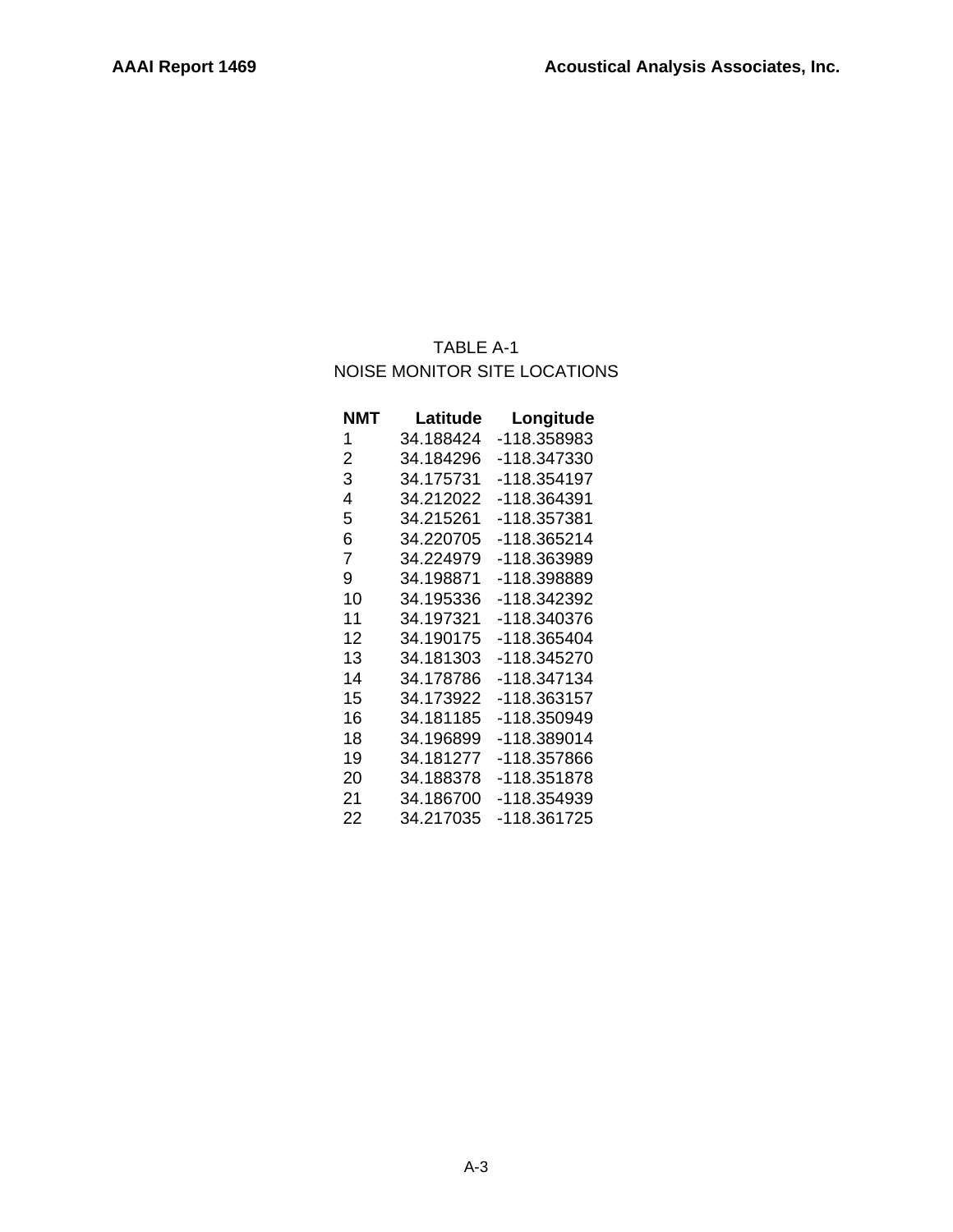**APPENDIX B CALIBRATION**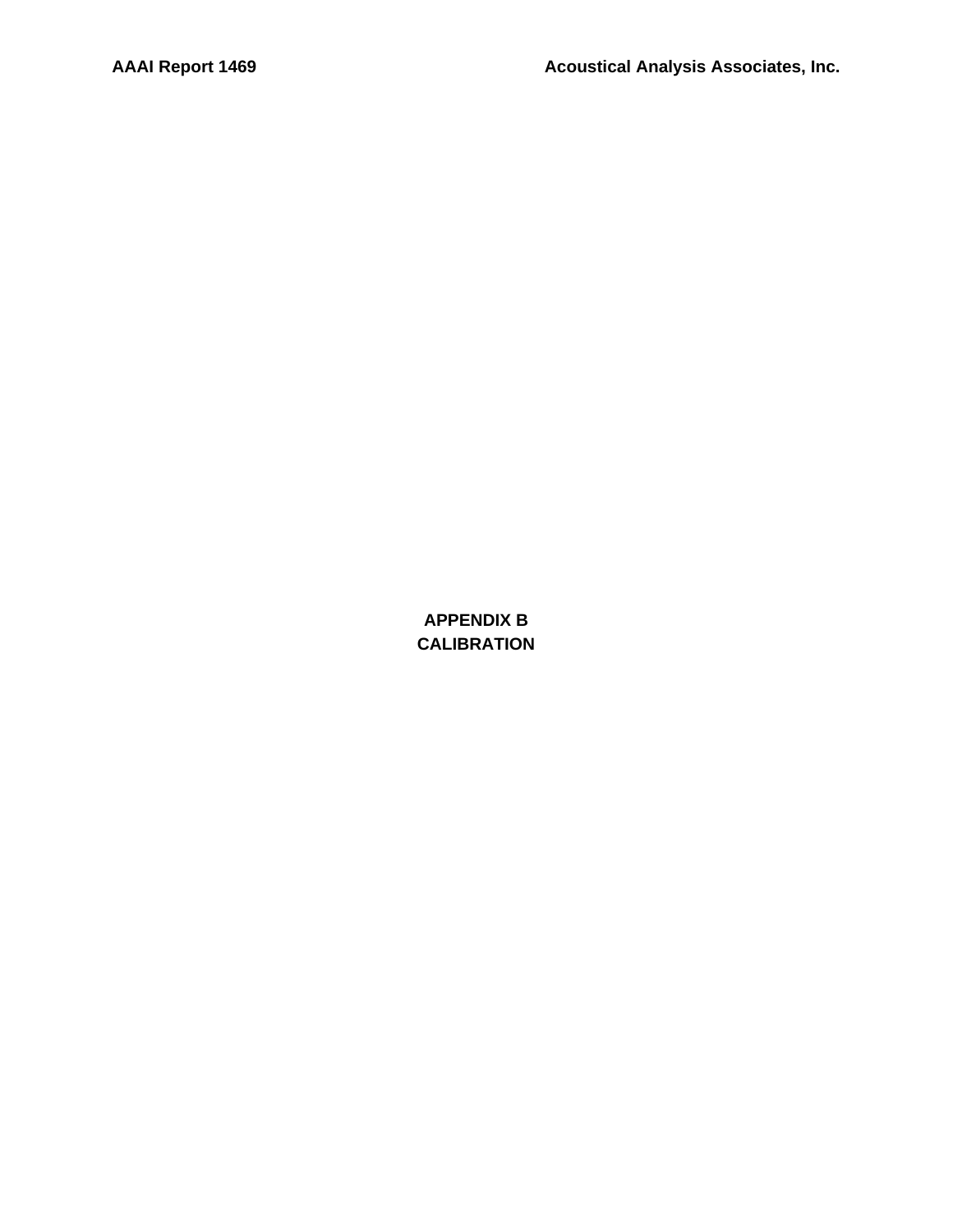## **APPENDIX B CALIBRATION**

The system was calibrated during setup using a Bruel and Kjaer acoustic calibrator. Acoustic calibrations are performed annually. Electrical calibrations are performed automatically four times per 24-hour day. Figure B-1 shows the calibration summary for January 2013 and Figure B-2 shows the detailed electrical calibration report for Noise Monitor Site 1.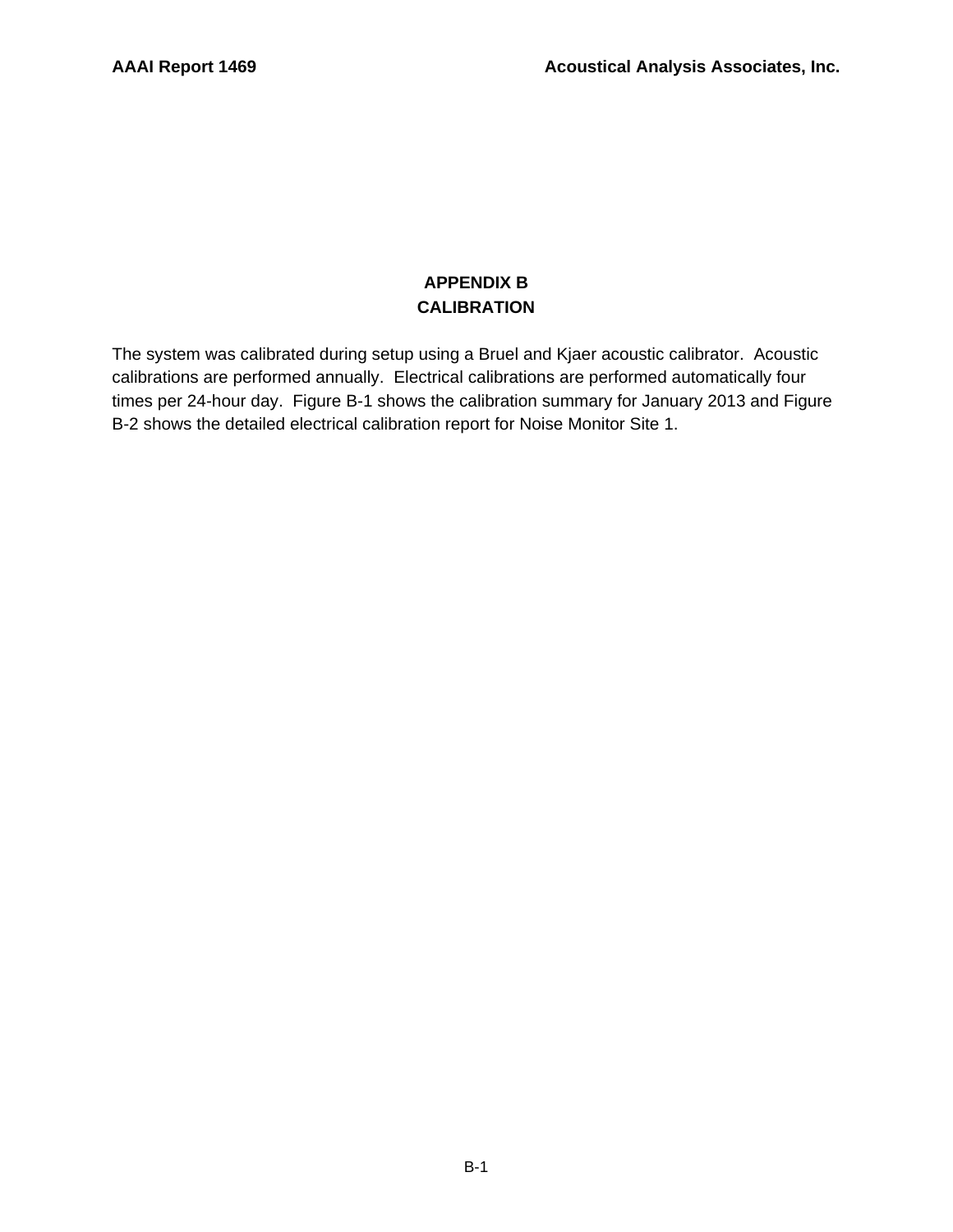# SERIE - PASADENA AIRING ED JUNE 21

# **Devices Report**

**RMT Calibration Results Bob Hope Airport** Start Date: 04-Jan-2013 End Date: 31-Jan-2013

Monitor Location: 1 - 1, (Fixed)

Seven Day Period Commencing: Friday January 04, 2013

Calibrated with Sound Calibrator : Never

Number of Calibrations: 27

Average adjustment for this RMT over this period: 0.10 dB

| <b>Date Time</b>  | <b>Expected Result</b> | Value Measured | <b>Calibration Error</b> |
|-------------------|------------------------|----------------|--------------------------|
| 04-Jan-2013 0:00  | 87.1                   | 87.2           | 0.1                      |
| 04-Jan-2013 6:00  | 87.1                   | 87.2           | 0.1                      |
| 04-Jan-2013 12:00 | 87.1                   | 87.2           | 0.1                      |
| 04-Jan-2013 18:00 | 87.1                   | 87.2           | 0.1                      |
| 05-Jan-2013 0:00  | 87.1                   | 87.2           | 0.1                      |
| 05-Jan-2013 6:00  | 87.1                   | 87.2           | 0.1                      |
| 05-Jan-2013 12:00 | 87.1                   | 87.2           | 0.1                      |
| 05-Jan-2013 18:00 | 87.1                   | 87.2           | 0.1                      |
| 06-Jan-2013 0:00  | 87.1                   | 87.2           | 0.1                      |
| 06-Jan-2013 6:00  | 87.1                   | 87.2           | 0.1                      |
| 06-Jan-2013 12:00 | 87.1                   | 87.2           | 0.1                      |
| 06-Jan-2013 18:00 | 87.1                   | 87.2           | 0.1                      |
| 07-Jan-2013 0:00  | 87.1                   | 87.2           | 0.1                      |
| 07-Jan-2013 6:00  | 87.1                   | 87.2           | 0.1                      |
| 07-Jan-2013 12:00 | 87.1                   | 87.2           | 0.1                      |
| 07-Jan-2013 18:00 | 87.1                   | 87.2           | 0.1                      |
| 08-Jan-2013 0:00  | 87.1                   | 87.2           | 0.1                      |
| 08-Jan-2013 6:00  | 87.1                   | 87.2           | 0.1                      |
| 08-Jan-2013 12:00 | 87.1                   | 87.3           | 0.2                      |
| 08-Jan-2013 18:00 | 87.1                   | 87.2           | 0.1                      |
| 09-Jan-2013 0:00  | 87.1                   | 87.2           | 0.1                      |
| 09-Jan-2013 6:00  | 87.1                   | 87.2           | 0.1                      |
| 09-Jan-2013 12:00 | 87.1                   | 87.2           | 0.1                      |
| 09-Jan-2013 18:00 | 87.1                   | 87.2           | 0.1                      |
| 10-Jan-2013 0:00  | 87.1                   | 87.2           | 0.1                      |
| 10-Jan-2013 6:00  | 87.1                   | 87.2           | 0.1                      |
| 10-Jan-2013 12:00 | 87.1                   | 87.2           | 0.1                      |

15-May-2013

Page 1 of 8